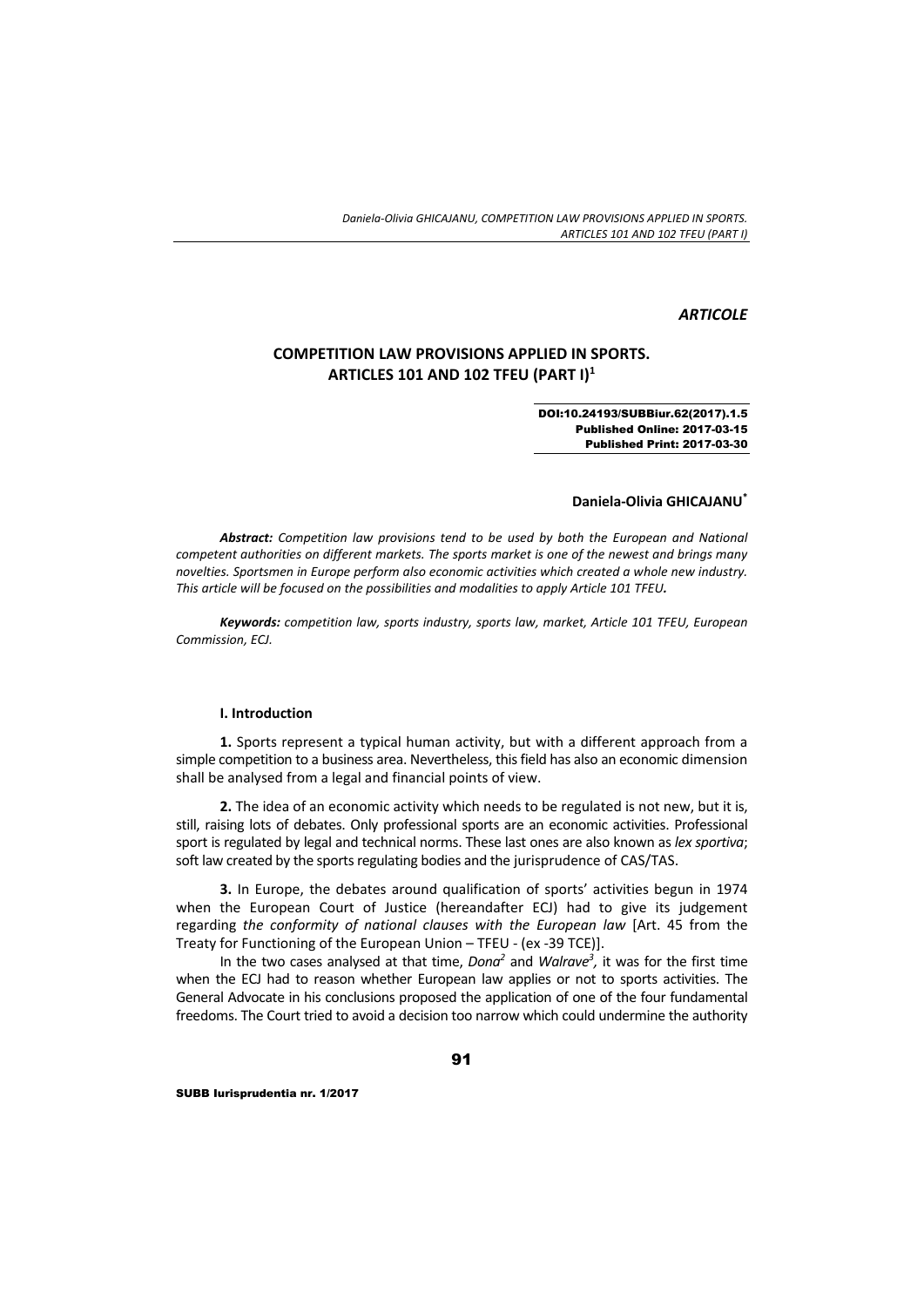of the European and International Sport Federations. So, in these two cases the ECJ concluded that *European law applies to sports' activities only when it has an economic dimension. In this situation, the nationality clauses do not relate with an economic aspect, but merely with sports organization system which meansthat European law shall not be applied.*

**4.** After two decades of total silence, the ECJ had, again, to analyse if the European law provisions can be applied in case of players' transfers when clubs are located in different Member States. This was the revolutionary decision *in case Bosman4 .*

The ECJ stated that "*1. Article 48 of the EEC Treaty precludes the application of rules laid down by sporting associations, under which a professional footballer who is a national of one Member State may not, on the expiry of his contract with a club, be employed by a club of another Member State unless the latter club has paid to the former club a transfer, training or development fee.*

*2. Article 48 of the EEC Treaty precludes the application of rules laid down by sporting associations under which, in matches in competitions which they organize, football clubs may field only a limited number of professional players who are nationals of other Member States.* 

*3. The direct effect of Article 48 of the EEC Treaty cannot be relied upon in support of claims relating to a fee in respect of transfer, training or development which has already been paid on, or is still payable under an obligation which arose before, the date of this judgment, except by those who have brought court proceedings or raised an equivalent claim under the applicable national law before that date."* 

**5.** The *Bosman rulling* changed the transfer system of footballers. It obliged both UEFA and FIFA to pay close attention to the European law provisions and comply with them. Transfer of players is an economic side of sports, it is one of the most common methods used to finance clubs' activity.

**6.** In *Bosman,* the ECJ accepted the solution proposed by the General Advocate Lenz, which was reasoned according to the general principles of law and the past jurisprudence of the Court. An interesting point to be discussed, later in our article, is that the applicant, Mr. Bosman, claimed the application not only of Art. 48 of the Rome Treaty, but also of competition provisions.The ECJ tried to avoid again the matter, even if the General Advocate proposed that competition law shall be applied because the transfer rules were against the Treaty.

**7.** At the European level, only recently, it was accepted that competition law provisions should be applied to sports industry. This involved mostly the different sources of financing like cessation of media rights, sponsorships agreements or publicity contracts. In the last decade the frequency of European Commission's investigations in sports market raised.

**8.** The central question of this article to which we will try to answer is "*Why should we consider a necessity to apply the competition law provisions in sports?*". The sports field is regarded by the European Commission as a growing industry where competition rules shall be applied. Nevertheless, it is mandatory to take into account the sport' specificity.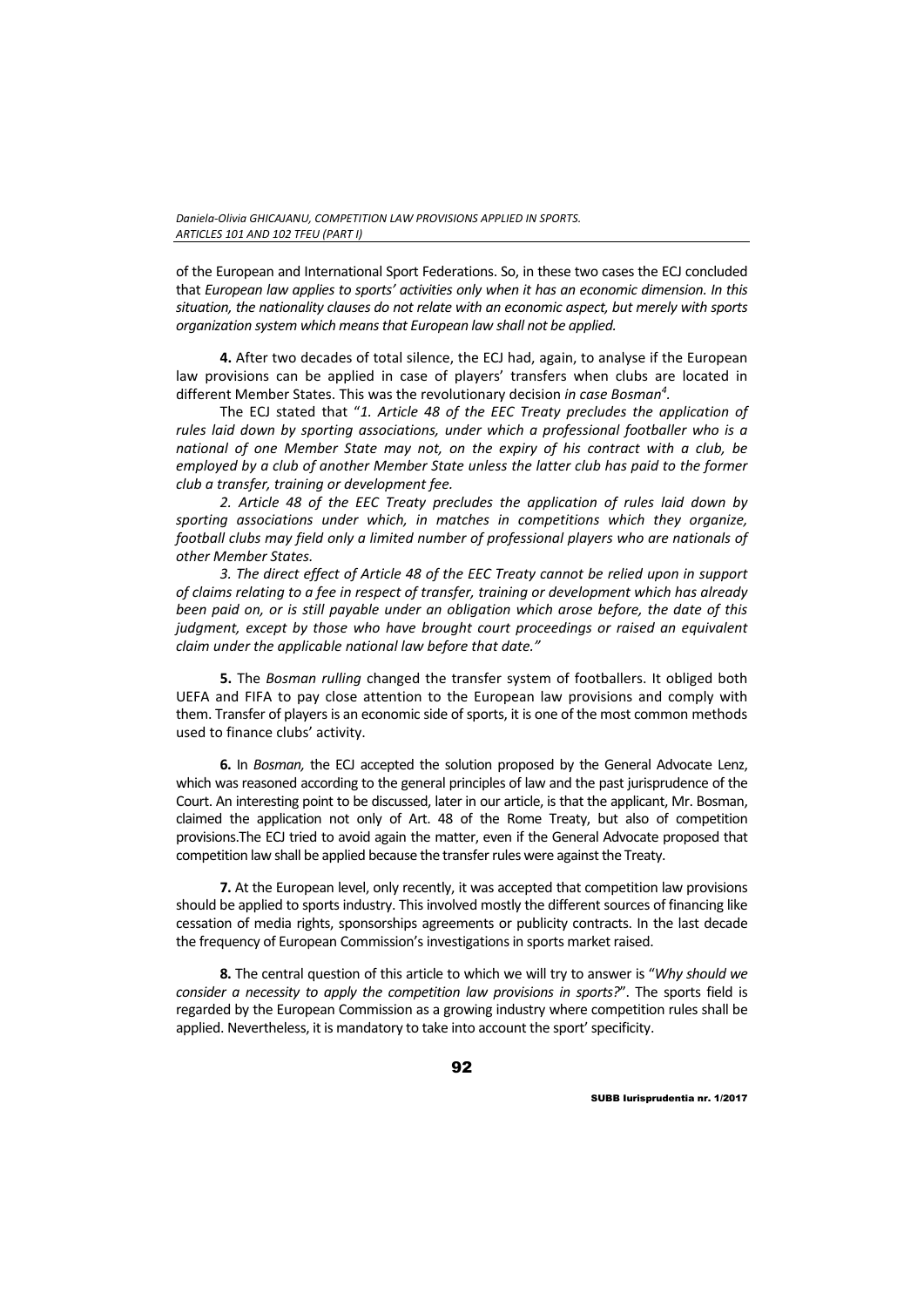#### **II. Compliance between competition law rules and sports law**

**9.** Sports field is regarded by the European Commission as a new area of business with a growing economic impact<sup>5</sup>: **the sports business**. The new and in constant evolution face of sport tends to become the habit.

**10.** The ECJ was reluctant to apply competition law to sports as we previously saw. In its first decisions it tried to balance the specificity of sports and its economic side. But since *Dona case,* there is a clear rule: ''*when sport is regarded more as an economic activity, European law applies*''.

**11.** One of the most popular decisions in the sector was in *Bosman* and its effects are seen even today. Technically speaking this is not a pure competition law decision because the core of it relies more on Art. 48 of Rome Treaty. But the opinion of Advocate General Lenz regarding the possibility to apply the competition law along with the free movement of persons' rules cannot be ignored.

**12.** Nevertheless, when sports have an economic nature, also antitrust law applies<sup>6</sup>. This principle can be extracted from *Dona ruling*. In the Report delivered by the European Commission in 1999 to the European Council in Helsinki, the Commission stated very clear that after *Bosman ruling* the sports national and international federations shall respect European law, so, including the antitrust law and state aid law. But in the first phase the tendency was to protect the federations and their autonomy by invoking the social, educational and cultural role of sport. Also by stating that without these sports bodies the *''game rules''* would not exist.7

It was not intended to apply competition law to sports in its original shape. But alongside with the professionalization of sport and the raise of entertainment function, it became a true economic sector<sup>8</sup>.

**13.** In some specific cases ECJ concluded that competition law could be applied also to doping cases<sup>9</sup>. These rules are elaborated by the sporting bodies which may try to avoid competition law saying that sports' specificity needs an exemption $10$ . What are trying these sport regulators is to create a universal sports exception in order to avoid EU or national law's application. But this type of *general sports exception* is not accepted. Thus, is neither justified to have such an exception $11$ .

### **PART I. Article 101 TFEU – Application, conditions and practical exceptions III. Conditions for Article 101 TFUE application in sports industry**

**14.** Antitrust law is applied by both European and national authorities in order to prevent any dysfunctions on the Internal Market. The main purpose is to protect the market as well as the consumers. This general principle is applied also in the sports sector.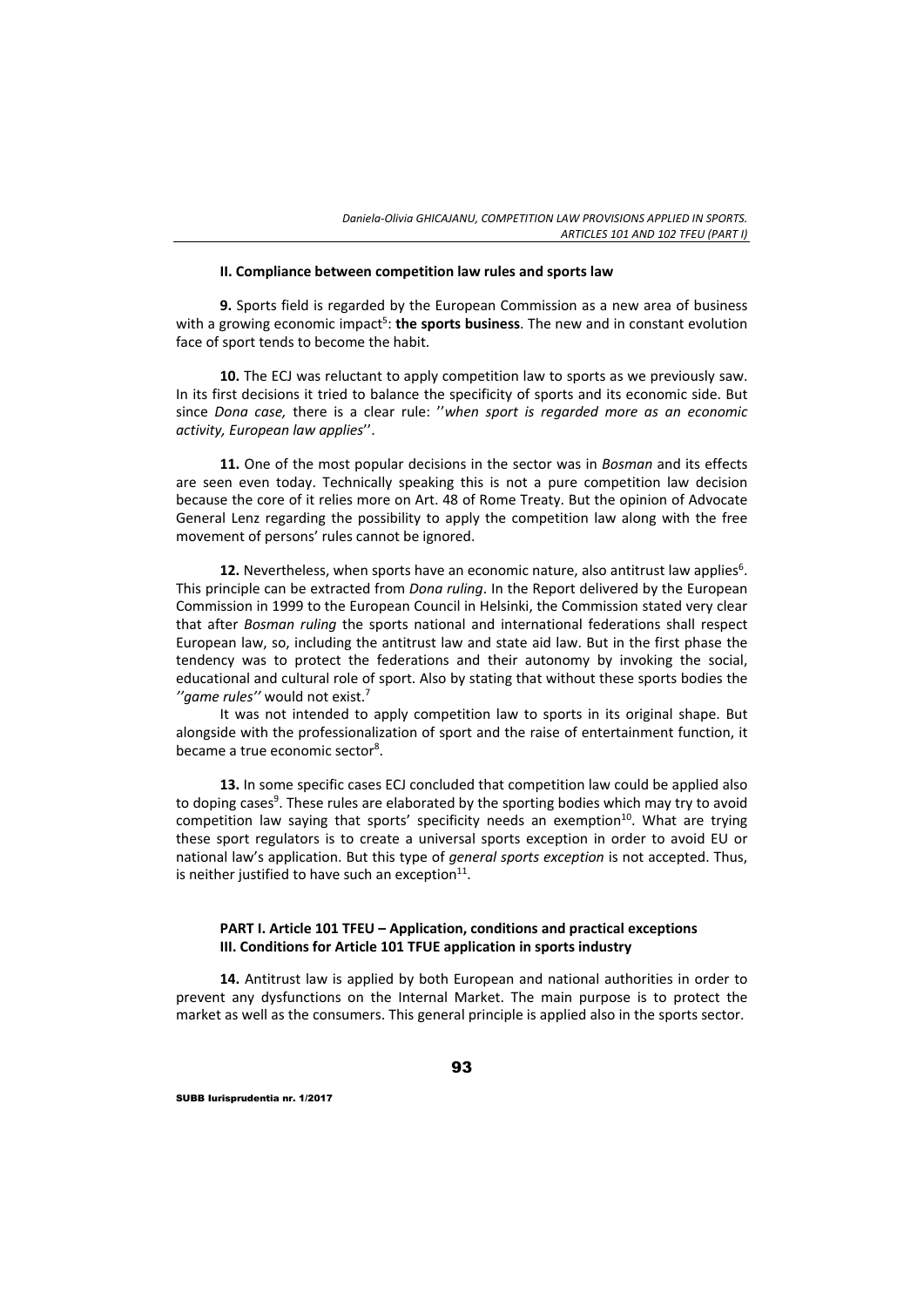**15.** Art. 101(1) TFEU prohibits *agreements, decisions by associations of undertakings and concerted practices* that are restrictive of competition. Art. 101(3) provides an exception when actually Art. 101(1) becomes inapplicable. If there is an agreement which is against Art. 101(1) and in the same time is not covered by Art. 101(3) then, by virtue of Art. 101(2), the agreement shall be declared null and void<sup>12</sup>.

**16.** Art. 101(1) explains which are the general and cumulative conditions of an anti‐ competitive behaviour:

1) Existence of at least **two undertakings separated or by association**

2) Co‐ordination of market behaviour expressed via an **agreement, a concerted practice or decision of an association of undertakings**

3) The object or effect of such an agreement shall be **prevention, distortion or restriction of competition on the market** 

4) The restriction of competition shall be appreciable (*De Minimis* Notice)

5) The **effect is on the trade between Member States**

**17.** There is no definition of ''*undertaking or associations of undertakings*'' in the Treaties. It was ECJ's mission to define them and state the distinction case by case.

The European case‐law defines the *undertaking as a concept which encompasses every entity engaged in an economic activity regardless of the legal status of the entity and the way in which it is financed13*. The economic activity was defined next in *Pavlov case14* as ''*any activity consisting in offering goods or services on a given market''*.

In another case, *Wouters v. Algemene Raad van de Nederlandsche Orde van Advocaten15* the Court ruled that *the competition rules in the Treaty do not apply to activity which, by its* nature, its aim and the rules to which it is subject does not belong to the sphere of economic *activity or which is connected with the exercise of the powers of a public authority.*

**18.** In these decisions the European Court offered some general definitions which shall be applied and interpreted from case to case regarding the facts and the context of each case. But what can we assume is that a club, a federation and even a sportsman<sup>16</sup>, in some cases, can be regarded as an undertaking if they pursue an economic activity<sup>17</sup>.

This was also the European Commission's position regarding the World Football Cup in 1990: FIFA, the Italian Football Federation and the National Organizing Committee are undertakings<sup>18</sup>. In its decision regarding distribution of touristic fees for the World Cup, the Commission stated that ''*it is an economic activity, every activity which participates in economic exchanges, abstraction made by the profit seeker*''. The conclusion was the same in 1998 regarding the French National Organizing Committee of the World Football Cup<sup>19</sup>.

**19.** Football clubs are also considered undertakings according to the ECJ decision in Bosman. In this judgment, the Court dismissed the Belgian Football Federation's arguments that only the big European clubs shall be considered as undertakings whether the small clubs shall be regarded as having only insignificant economic activity. **Not the European or national dimension is the determinant, but the type of activity.**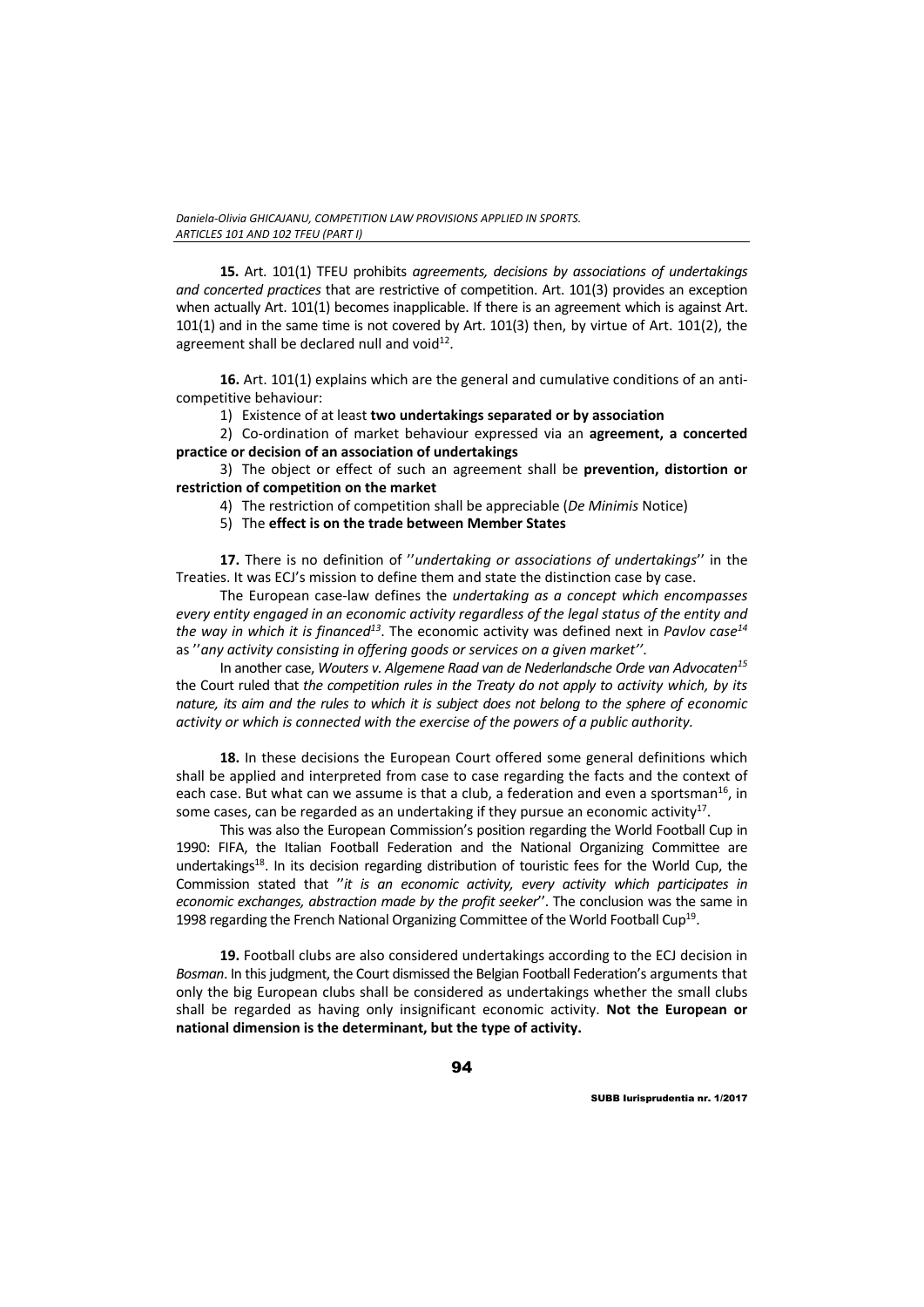**20.** The legal doctrine in its attempt to align sports law with the EU Competition law concluded that there exists the concept of *sport's undertaking or association of undertakings.* In this concept are included national, European and International federations, sports clubs and even athletes when they perform an economic activity. In other words, when these entities sell tickets to sport events, rent spaces of the stadiums for publicity, sign publicity contracts or sponsorship agreements, they have a duty to comply with EU Competition law<sup>20</sup>.

**21.** The evolutionary character of ECJ jurisprudence proved itself in *Deliège* decision when the Court admitted *that even an athlete is an undertaking according to Article 2 from the Treaty when his principal financing resources are a result of publicity contracts*21. In other words, in such a case the athlete concluded a services contract with the sponsor.

**22.** There is another important issue when both national and European authorities try to determine the application of competition regulatory: **the problem of the relevant (product) market**. This market is regarded from two points of view: geographical and products22. But the legal doctrine23 concluded that *in the field of sports, every event is in itself a separated market*24.

**23.** Actually, in sports there are two markets interconnected: one is represented by the economic competition generated by the sport event taking place (**the sports representation market**) and the other is the **game market** (the sports' activity performed by professional athletes). So, there are economic competition and sports competition as such. One cannot exist without the other.

**24.** Some differences between these two markets shall be pointed out: the score's incertitude is the main feature of the second market while in the case of the first market every market player has as main goal to reduce the market proportion of its competitors, the second market exists because of the competitors and every player needs its competitor to survive both as a sport entity and performer while the first market can exist even if there is only one major player.

The first market is the typical market where competition law rules apply; while the second one needs a certain degree of attention. There the sport bodies regulating the existence of the competition itself and clubs by establishing some internal rules such as the competition access and financing rules. In these two areas the competition authorities analyse the application of competition law rules.

**25.** The next step is to analyse if there exists any type of coordination on the market between the sports undertakings. This coordination has many forms expressed also in Art. 101(1) TFUE: agreements, concerted practices or decisions of an association of undertakings.

Between these three types we can extract a common factor: the autonomy of will which drives the undertakings to establish certain behaviour on the market. The coordination can be expressed via a written agreement<sup>25</sup>, an oral one, coordination or a decision of an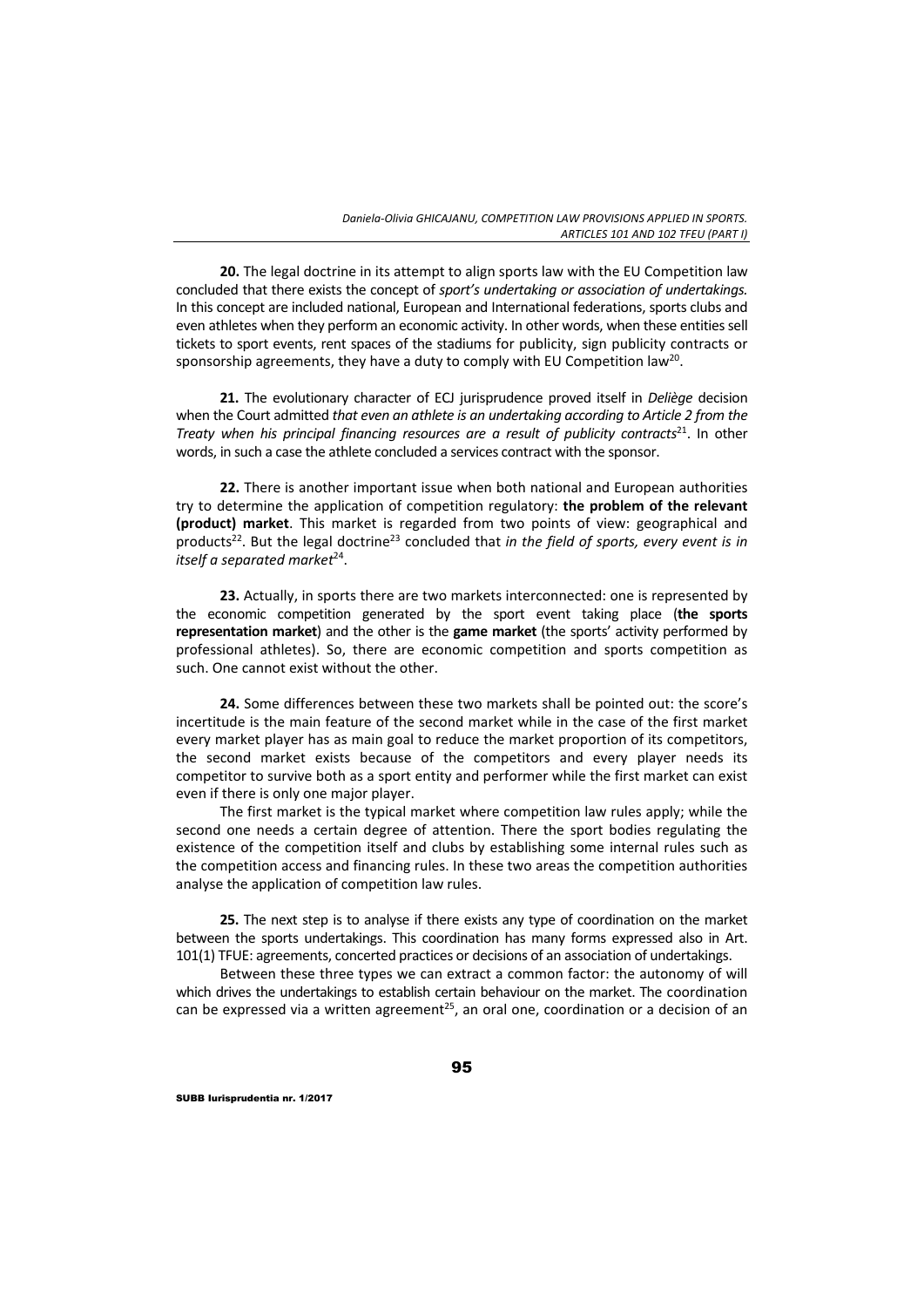association of undertakings which in the end is the equivalent of a mandate given by the clubs to their federation.

The practical issues arising from the conclusion of an agreement are usually seen in media rights and sponsorships contracts.

**26.** The coordination by a decision of an association of undertakings can take different forms such as:

**1. Regulations issued by the association** ‐ this was the case in *Bosman* ruling where only the General Advocate gave some arguments why the nationality clauses can be considered a decision of an association of undertakings with no importance of the form of collaboration.

**2. Agreements between the national federations26 ‐** according to UEFA's rules on the retransmission of sport events if there is a game played in other Member States then the federation which is organising has to ask for the permission of the other federation to allow the broadcasting companies to transmit the game<sup>27</sup>.

**3. Agreements between television channels –** at the European level exists an association of the television channels called the European Union of Radiodiffusion. Its decisions were considered against EU Competition law by the General Court<sup>28</sup>.

**27.** The next condition refers to the *object or effect* of these market behaviours of the sports undertakings: *prevention, distortion or restriction of competition*. It depends from case to case. And as the literature and case law proved, it has to be analysed from an economic point of view.

In a decision of reference<sup>29</sup>, the ECJ stated that in order to decide if an agreement hinders competition by its object ''*regard must be had inter alia to the content of its provisions, the objectives it seeks to attain and the economic and legal context of which it forms part*''. And in *T‐Mobile Netherlands*<sup>30</sup> concluded that if it has only *the potential* to affect the competition then the agreement is prohibited by Art.101(1) TFEU.

The *object* has to be regarded from a pragmatic point of view. In this case, the facts and the whole background shall be analysed. This rule is followed by the Commission and the ECJ in every competition case. It was also analysed in the tickets and media rights selling cases investigated by the Commission.

While the object of an agreement can be analysed from the factual and economic point of view, there is a difficulty for the European authorities when it comes to the anticompetitive effect. This is a broad concept which needs a deep and extensive analysis. Moreover, the Commission needs a much longer period of time to foresee the effects on the market and over the consumers. As the European judicature it pointed out in *Wouters31* and for sports in *Meca Medina32* ‐ *``specific rules cannot be declared as anti‐ competitive from the beginning but must be analysed if there exists an anti‐competitive effect and how a certain domain is organised, in this case the legal profession in a specific country or the access to a sport competition. They must be put in balance and if the objectives are non‐competition but the effects restrict the competition it may appear that the objectives are more important on the long term*.``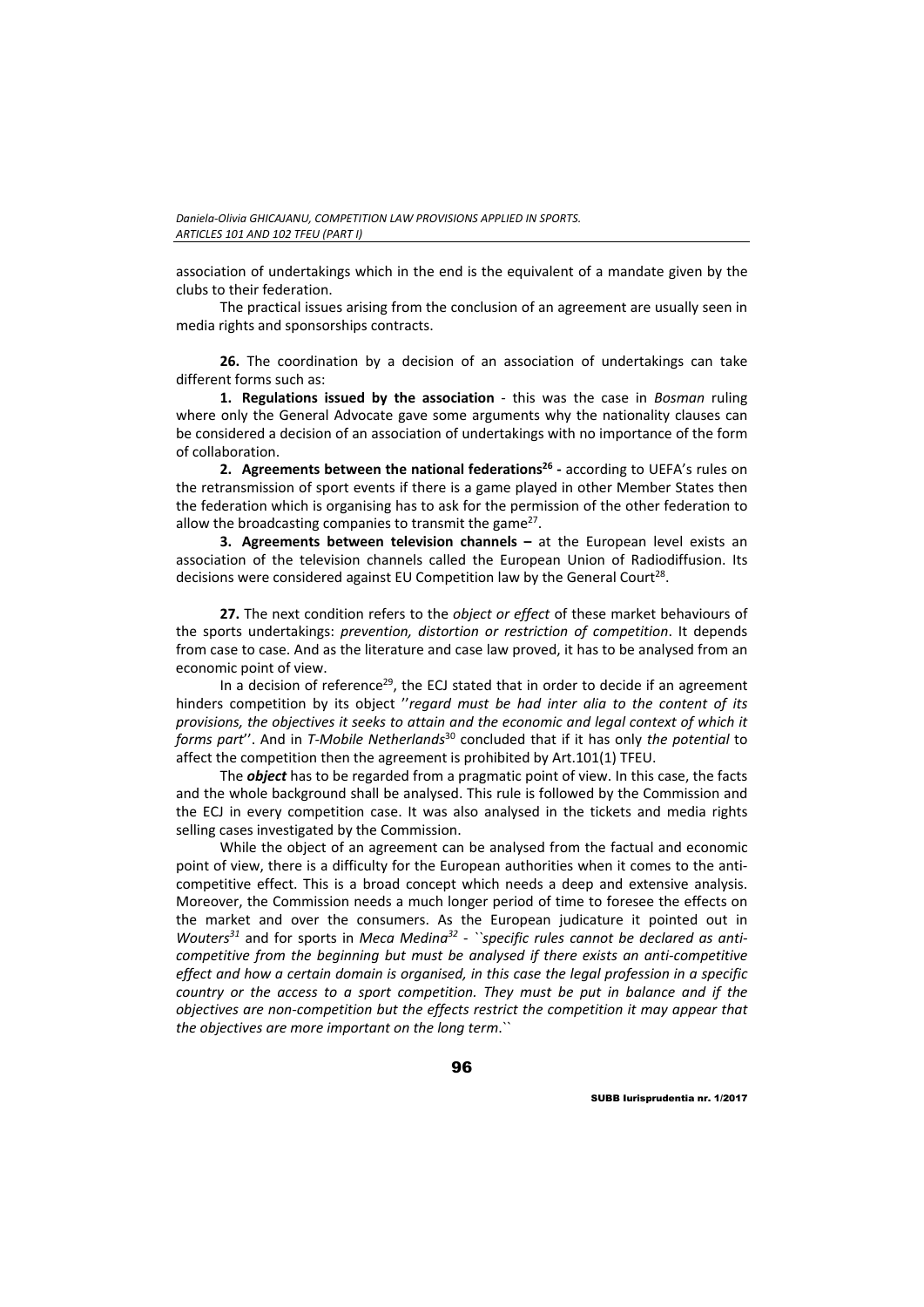**28.** The last condition is that the **trade between at least two Member States must be affected**. But this one is envisaged only when the European Commission starts an investigation. If there is a national case, the competition authority has to see if the trade in general is affected or not. Again, the economic side is firstly regarded. This condition depends from case to case.

**29.** As a conclusion, in order to apply Art. 101(1) TFEU to sports activities the conditions are the same as for any other competition investigation. The difference is that in sports activities the competition authorities must take into account the *''sports' specificity''* claimed so often by the sports bodies. In case of *the specificity of sports*, Art. 101 (3) TFEU is applicable and though the practice is exempted from sanction.

In the following lines we will address the practical issues of Art. 101 TFEU.

### **A.** *Media rights selling and European Competition Law*

**30.** Financing the sports sector has its difficulties. One source to finance sport is to commercialize it. The most used commercialization of professional sports is the media rights selling by the organizers of sports competitions to media companies. Buying and selling sports media rights emerged really fast in the mid of the '90s and the beginning of 2000s. Certainly, this commercialization is an economic activity which reveals the necessity to apply competition law provisions.

# **1. Importance of media rights selling in sport**

**31.** *This marriage between sport and television is one made in heaven* (Goldlust 1987). It is a self‐interest and dependence relationship. Both industries achieve valuable economic benefits from this *partnership*: sports provide valuable content and audience for media companies, while the media is a source of revenue<sup>33</sup>. The question is how, from a legal point of view, it can be established a relationship between the two industries? To answer this question we shall see how the professional sports activities exist.

**32.** Firstly, there is a club which register itself to a federation as a professional club. After, it starts to employ professional sportsmen, to participate in professional competitions. Its revenue sources are most of the times: shareholders' investments, donations and **commercial contracts**.

**33.** The foundation of a sports activities‐media trust relationship is **the conclusion of a contract**. The agreement is concluded between the club/the competition organizer<sup>34</sup> of the competition and the media undertaking. The organizer holds the image rights over the competition. These rights include also the rights to broadcast the competition. The organizer agrees to cessation of the right to a media company because it does not have the infrastructure or the necessary qualifications to publicly promote and transmit the competition.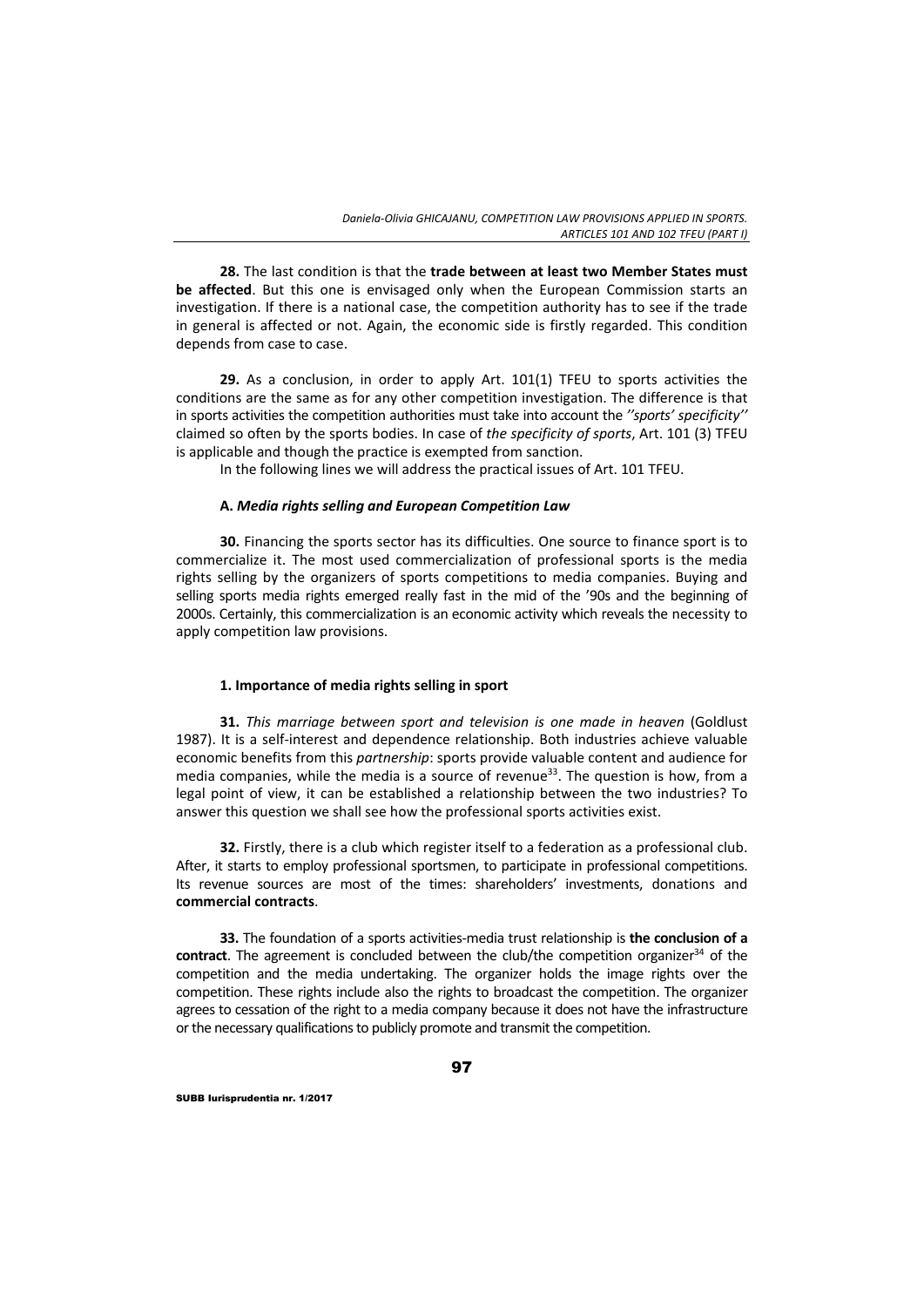Legally, these two entities concluded a typical selling contract. A sum of money will be distributed after to the club(s), team(s) and athletes. The price of this contract is actually an investment in sports. It is the principle source of revenue for sports activities. In this case the competition authorities have to pay close attention to these contracts because both national and European media rights markets shall be protected.

## **2. Analysis of Article's 101 (1) TFEU application in media rights selling**

**34.** Media rights companies try to exploit the position they have when it comes to media rights acquisitions. Such a behaviour can be encountered when media trusts impose exclusive media rights contracts for long periods of time.

The consequences of such behaviour are foreclosure of the media market. Obviously, it restricts the market and creates dominance of the media undertakings. But the European Commission and National Competition Authorities intervened to set some limits of these practices.

**35.** The demand for broadcasting rights is constantly increasing and new media technologies are used. So, there are many more challenges for competition law<sup>35</sup>. The cases regarding selling of media rights were investigated by the competition authorities with reference, mainly, to Article 101 (1) TFEU (ex-81 TCE).<sup>36</sup>

**36.** Article 101(1)'s conditions will be discussed to see how the European Commission applied them to the sports sector.

### **(i). Undertakings and associations of undertakings**

**37.** According to the definition offered by ECJ, the concept of ''*undertaking*'' was seen "*as every entity engaged in economic activity regardless of the legalstatus of the entity and the way it is financed*37''. An economic activity encompasses any activity that involves ''*offering goods or services on the market''*. Sports clubs and sports regulating bodies are undertakings when they engage in economic activities. Selling media rights is such an activity<sup>38</sup>.

### **(ii). Agreement, decision, concerted practices**

**38.** Article 101(1) TFEU uses the terms *agreements, decisions of undertakings and concerted practice* to refer to a collaborative behaviour of the undertakings implied in an economic activity on a specific relevant market. A simple *meeting of the minds* is sufficient to have such a collaborative practice. These agreements and decisions might be in a written form, but also are accepted the so called *''gentlemen agreements*''. ECJ stated that an agreement exists when the involved undertakings *''have expressed their joint intention to conduct themselves on the market in a specific way''*<sup>39</sup>*.*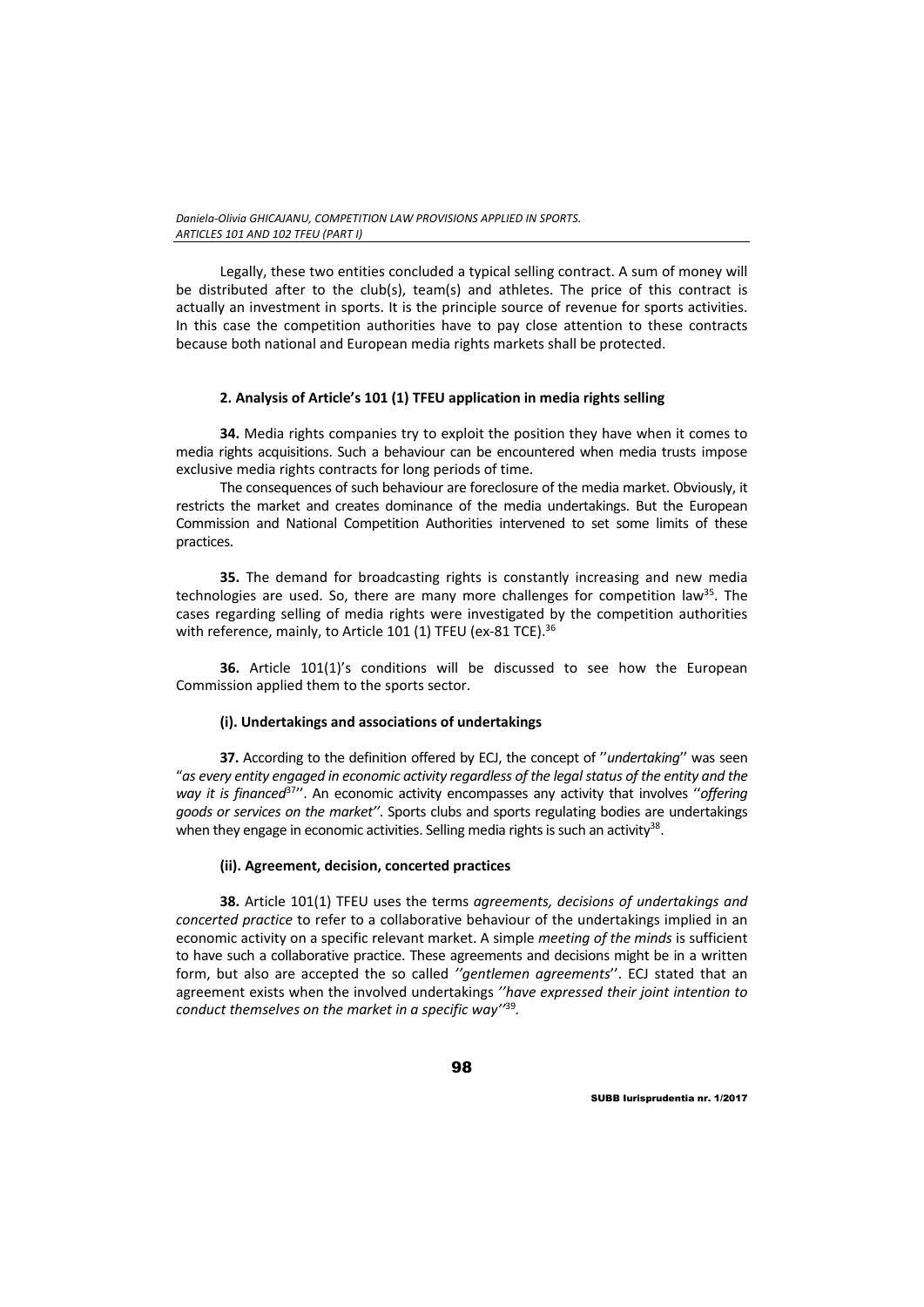**39.** In case of sports events, a selling of media rights might take place via an agreement between the club and a media company, a decision of association, this was the case when UEFA signed the contract for joint selling of media rights<sup>40</sup>: "The *regulations of the UEFA Champions League provide the regulatory basis for the manner in which the commercial rights of the UEFA Champions League are sold. […] The Regulations of the UEFA Champions League are binding on the national football associations and on the football clubs''.*

### **(iii). The object or effect is** *prevention, restriction or distortion of competition*

**40.** This condition allows the competition authorities to appreciate if the undertaking's behaviour on the market affects competition in a negative manner. Whereas for media rights selling as well as for the other industries it can be difficult to distinguish if it was a specific object of the agreement or decision to distort the competition. Also, if the object is not clear, the competition authorities shall analyse all the circumstances and provisions of the contract/ decision or to closely observe the practices of the investigated undertakings on the market.

**41.** Most of the cases investigated by the Commission or brought before the ECJ had some common features such as: a long period of time for the agreement to be in force, existence of a clause of exclusivity for the media company, exclusive hours to transmit the competition. In a first decision regarding the joint media rights selling, the European Commission pointed that:

*''One effect of joint selling, especially when coupled with exclusivity, is that only big media groups can afford the acquisition and exploitation of the bundle of rights. This leads to higher prices and shuts out competitorsfrom key content. Football fans are also potentially harmed since* they are offered less football on TV, or no coverage at all in those cases where they do not subscribe to pay-TV as there are no live matches on free TV. The lack of competition may also limit *the packages of rights available for new media and new technologies, in particular the third‐ generation of mobile phones, which could see their introduction slowed down as a result. All these anti‐competitive effects do not mean, however, that jointselling isto be banned outright. Article 81(3) requires the Commission to assess whether agreements, which at prima facie are anti‐competitive could bring benefits, including to the consumer, in which case they could be exempted41''.*

The Commission and national authorities will treat each case separately but this condition of the object or effect of the undertakings' behaviour is fundamental to reach out a decision.

### **(iv). The trade between Member States is affected**

**42.** This condition is fulfilled most of the times in case of joint media rights selling resulted from a decision of a European or International federation. Its regulations apply within several countries. Interestingly, the European Commission considered that *if an agreement is to operate across the territory of an entire Member State this will raise a presumption of effect on interstate trade, as access to this Members State's market may be hampered by this very agreement42*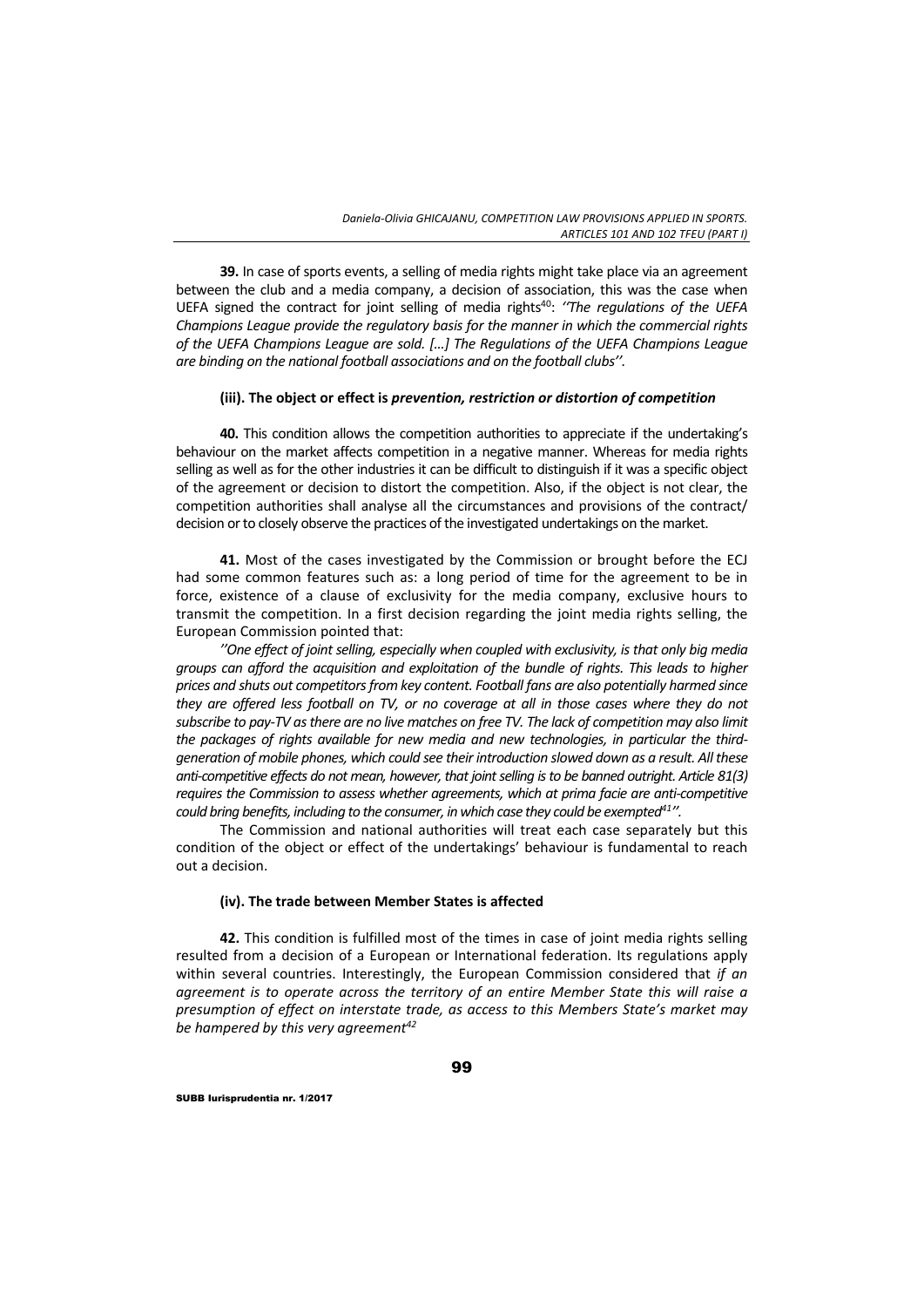**43.** The legal doctrine pointed that not only European and International federation regulations may affect the trade between Member States, but also those issued by a national federation. The conclusion revealed in this case was that agreements concerning national sports events media rights selling can have an effect on the trade between Member States<sup>43</sup>.

# **(v). Definition of the relevant market**

**44.** Regarding the definition of the relevant market, usually the Commission defined it as *the market of selling or purchasing media rights*. But it has to be taken into account that every case has its own specificities. So, the market definition is different from case to case.

There was made a difference between *the upstream markets* (the markets where the rights owners sell them to media companies) and *the downstream markets* (the markets where media companies bring the information to the public<sup>44</sup>). The European Commission distinguished the market for television from the other media markets.

**45.** As to the market of television, the Commission distinguishes again between the *pay‐television* (including pay‐per‐channel and pay‐per‐view45) and the market for *free‐to‐ air television*. In a decision46, the European Commission concluded that *it may exist two separate markets for analogue and digital television because digital television is only a further development of analogue television.* In another case<sup>47</sup> it recognized the fact that there is a separate market for traditional media and a market for new media, like mobile and Internet rights.

**46.** The most common markets identified by the European Commission are:

(a) Broadcasting rights for major sports events and broadcasting rights for other television programs<sup>48</sup>.

(b) Broadcasting rights for football games and broadcasting rights for other sports game.

(c) Broadcasting rights for football events played regularly through every year (Champions League, domestic championships etc.) and broadcasting rights for football events that do not take place regularly (Olympic Games, World Cups etc.)<sup>49</sup>.

# **3. Selling the media rights in sport sector**

**47.** An important issue which may influence if an agreement falls within or outside the scope of Art. 101(1) TFEU or it can benefit from an exemption, is the act of selling or purchasing those rights.

As we argued before, the entities organizing sports event decide whether they allow the public to see it or not. So, they are the only one to decide the conclusion of an agreement to sell the rights.

**48.** In Europe, these rights are owned by clubs which previously agreed to transfer them to the Federation or agencies of National Leagues. These entities became the official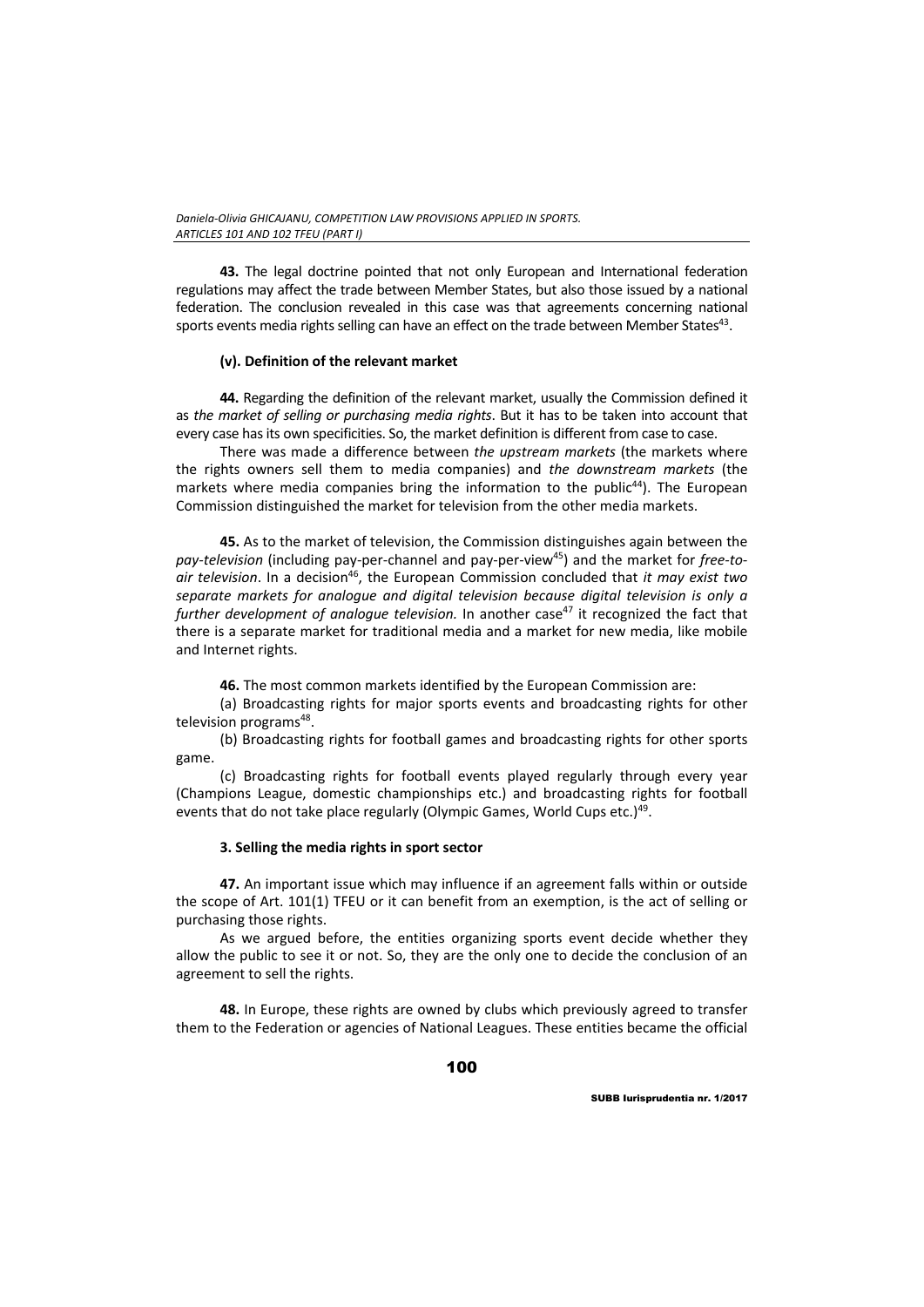organizers of the event. Meanwhile, they represent the clubs in contracts regarding the commercialization of sport events such as selling of tickets and/or selling of media rights.

**49.** Within the Internal Market selling of media rights takes many forms, but the most used is **the collective selling/buying**. This is the ''*Eurovision*'', a form of collective selling and buying media rights. One may ask if this falls in the scope of Art. 101 (1) TFEU. The Commission concluded negatively, but the Court of First Instance annulled these decisions<sup>50</sup>.

Further, we will shortly discuss exclusive and collective selling of media rights in sport.

## *(i). Exclusive selling*

**50.** Exclusive selling may appear as being in contradiction with Art. 101(1) TFEU. But it is not always the case because there are also other factors to be taken into account, such as the period of time for the exclusivity, the market dimension, the product market and the type of industry. This was the reasoning of the ECJ in its decision *Nungesser v. Commission51*: ''*the grant of an open exclusive licence, that is to say a licence which does not affect the position of third parties such as parallel importers and licensees for other territories, is not in itself incompatible' with the Treaty''.* 

The Court saw the exclusive selling as an incentive for new competitors to penetrate the market even for a limited period of time. So, all the factual circumstances of an agreement shall be analysed.

**51.** Regarding the sports field, it was stated that *''exclusivity is an accepted commercial practice in the broadcasting sector. It maximises profitability for the buyer and is the key to building up a new audience. But duration, quantity and upstream and downstream market power need to be examined in order to assess whether the exclusivity seriously restricts competition52''*.

**52.** In *Champions League53* case*,* the Commission distinguished between the market of yearly events and other sports events. In these cases, a contract for a long period of time may fall within the scope of Art.  $101(1)$  TFEU, but not necessarily<sup>54</sup>.

**53.** As far as now exclusive selling may, at first sight, be considered as against antitrust law, but it is only a first impression. For certainty, it shall be analysed the ECJ's jurisprudence, the situation on the market and the factual circumstances of each case.

### *2. Collective selling*

**54.** Sports clubs cease to federations their media rights. The Federation sells those rights as a whole for one complete season.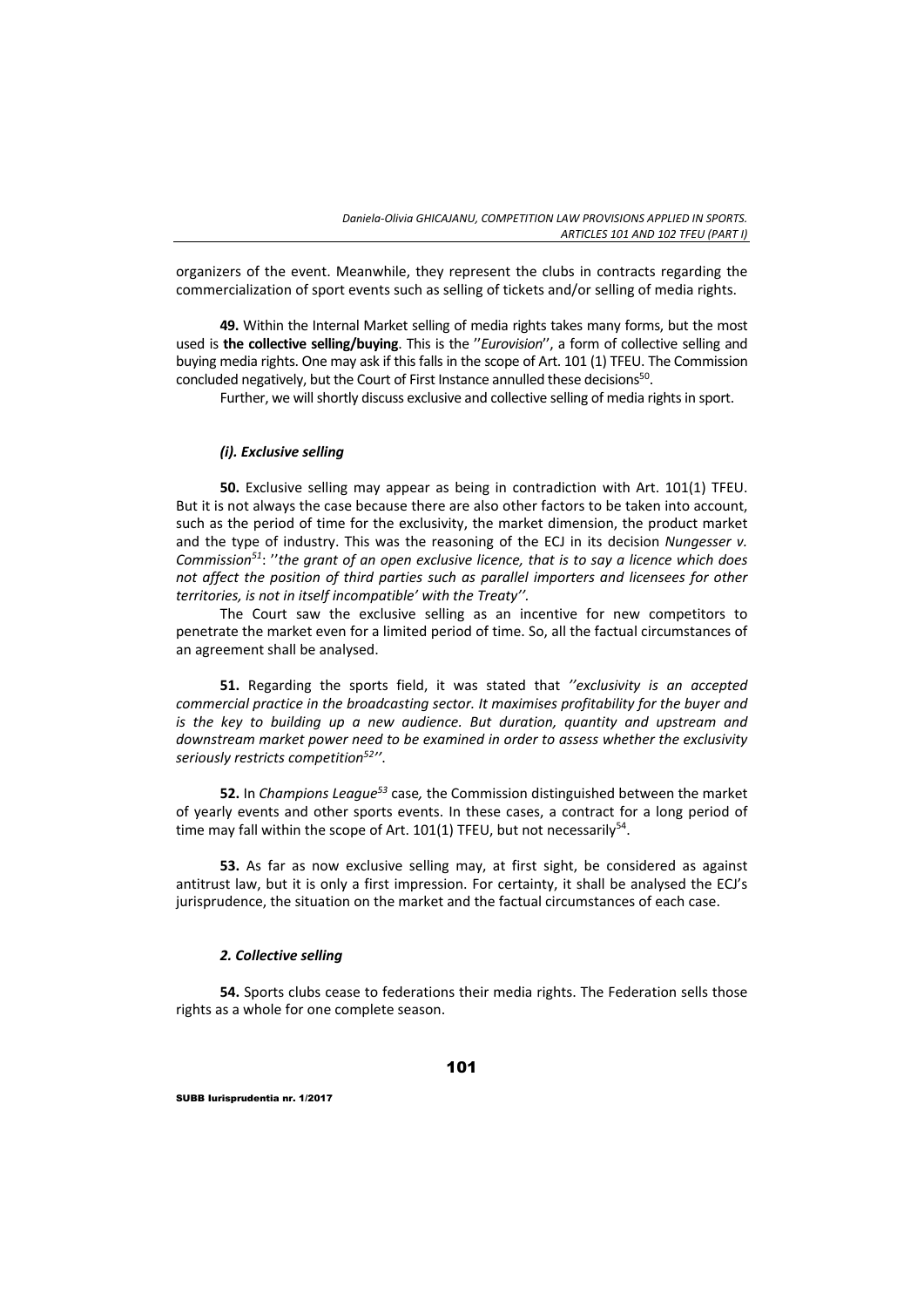**55.** One of the most important decisions of the European Commission regarding collective selling of sports media rights concerns the *Champions League55* investigation, The decision was issued in 2003, when the Commission concluded that the UEFA' system of collective media rights' selling on an exclusive base and for a period of several years infringed Art. 101(1) TFEU (ex‐Art. 81 TCE). In its decision the Commission pointed it out that *this system was not a set of arrangements that were indispensable to the organisation of sport, but rather it was a commercial choice which affected the competitive process.* 

**56.** After this decision, the Commission established some factors to be taken into account when it starts an investigation of broadcasting rights selling. It desires to see that there was an open tender with many buyers, not with an excessive exclusivity (a period of three years or less seems fair) and with no automatic renewal. If these elements exist it is probable to see the agreement being exempted, but not necessarily.

**57.** The European Commission let unsolved the problem of solidary financing from collective media rights selling. In our opinion, if a federation uses the argument of the *''sports specificity'',* but before it concluded agreements for more than three years, which obviously foreclose the market and impede potential competitors to enter the market, it is a sign that the agreement falls under Art. 101(1) TFEU. To apply the exemption from Article 101(3) TFEU, it is necessary to exist a benefit for the consumer and for the market. In *Champions League* case did not exist.

The problem of solidarity in sports is still unsolved. It is unacceptable to sacrifice the consumer welfare when actually there is no solidarity, but rather a commercial activity trying to escape the competition law.

**58.** We must admit that sports media rights selling appear interesting both from the economic and legal points of view. It is an important source of revenue for the sector. But nevertheless, it is an economic activity performed by undertakings on a specific market which produces effects not only for sports entities or media companies, but also for consumers, other suppliers and the market itself.

As we demonstrated above each of the Article 101(1) TFEU conditions are applicable to sports media rights selling. Antitrust law comes in scene when such an agreement is concluded. This selling appears both as collective and exclusive which may create the appearance of breaking competition law rules. But both the European Commission and ECJ demonstrated how first impression shall not mislead the investigation. Each case has to be treated individually.

### **5. Sports sponsorship agreements under competition law provisions**

**59.** Sponsorship represents another very used source to finance the sports sector.

``*Sponsorship is a commercial agreement between the sponsor, usually a private company, which pays a certain sum of money (sponsorship fee) and/ or provides certain products, services or other facilities to the Rights Holders, in return for which the sponsor is*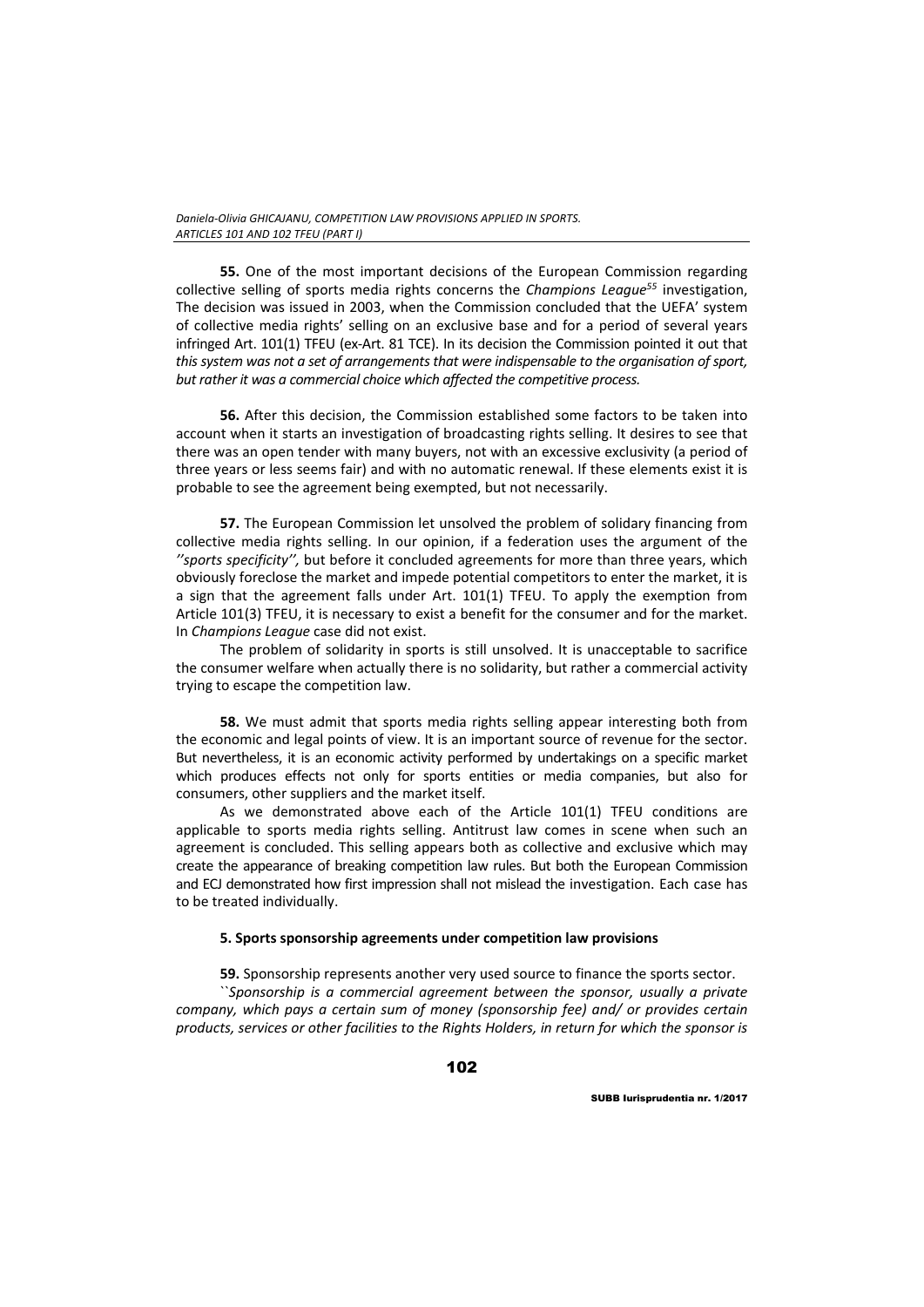*granted certain rights of association with the Rights Holders, through which the sponsor can promote its image and sale of its products and/or services*<sup>56</sup>*``*.

**60.** In sports, off all marketing arrangements**,** sponsorships are considered the *''bed rock''*. It is one of the most common ways for the companies to promote their products and services. For example, the brand PUMA signed a sponsorship contract with the athlete Usain Bolt for 20 million dollars, the tennis star, Maria Sharappova concluded sponsorship agreements with Nestle, Evian, Avon and Nike. But the most impressive sponsorship contracts have been reported as coming from the football sector<sup>57</sup>.

**61.** As it can be perceived, private companies decide to invest in sports in order to develop their international brand, their popularity and to attract new customers.

**62.** Competition law provisions interfere in sponsorship agreements when it appears that sponsors claim a sort of exclusivity. Having an exclusivity is not always against competition law and not always harmful for the market. This was the opinion of the French Competition Council in 1997 in *Adidas case*58. But some previous conditions must have been fulfilled before this exclusivity was acquired. One of these conditions is existence of previous tender offers and a selection according to objective criteria. The French Competition Council decided that this agreement of exclusive sponsorship for a period of five years signed between the National Football League and Adidas was against the French equivalent of Art. 101(1). This decision was upheld by the Paris Court of Appeal.

The French Competition Council maintained its position in a similar case regarding a sponsorship agreement concluded between the French Sport Federation and its balls' producers<sup>59</sup> - no tender offers before the conclusion of the contract it harms the competition and such a behaviour falls within the scope of the correspondent of Art.101 (1) TFEU.

**63.** If a national federation obliges the clubs or the individual athletes buy or use exclusively only one type of product because the federation concluded a sponsorship contract with a private company, there is an abuse of dominance from the federation: including an obligatory clause to have only the insurance provided by a specific company in order to have delivered the professional licence even if the price of this insurance will be reimbursed afterwards<sup>60</sup> or the obligation to use only a certain type of sport equipment delivered by a specific company to the federation is against national and European antitrust  $\text{law}^{61}$ . The sponsorship agreement falls within the scope of Art.101(1) if a call of offers was not issued before the conclusion.

**64.** When a federation concludes exclusive sponsorship agreements for a period of 4 years and inserts in the contract a clause of tacit reconduction, this agreement falls within the scope of antitrust law. Moreover, the clause constitutes an artificial barrier for the competitors and forecloses the market $62$ .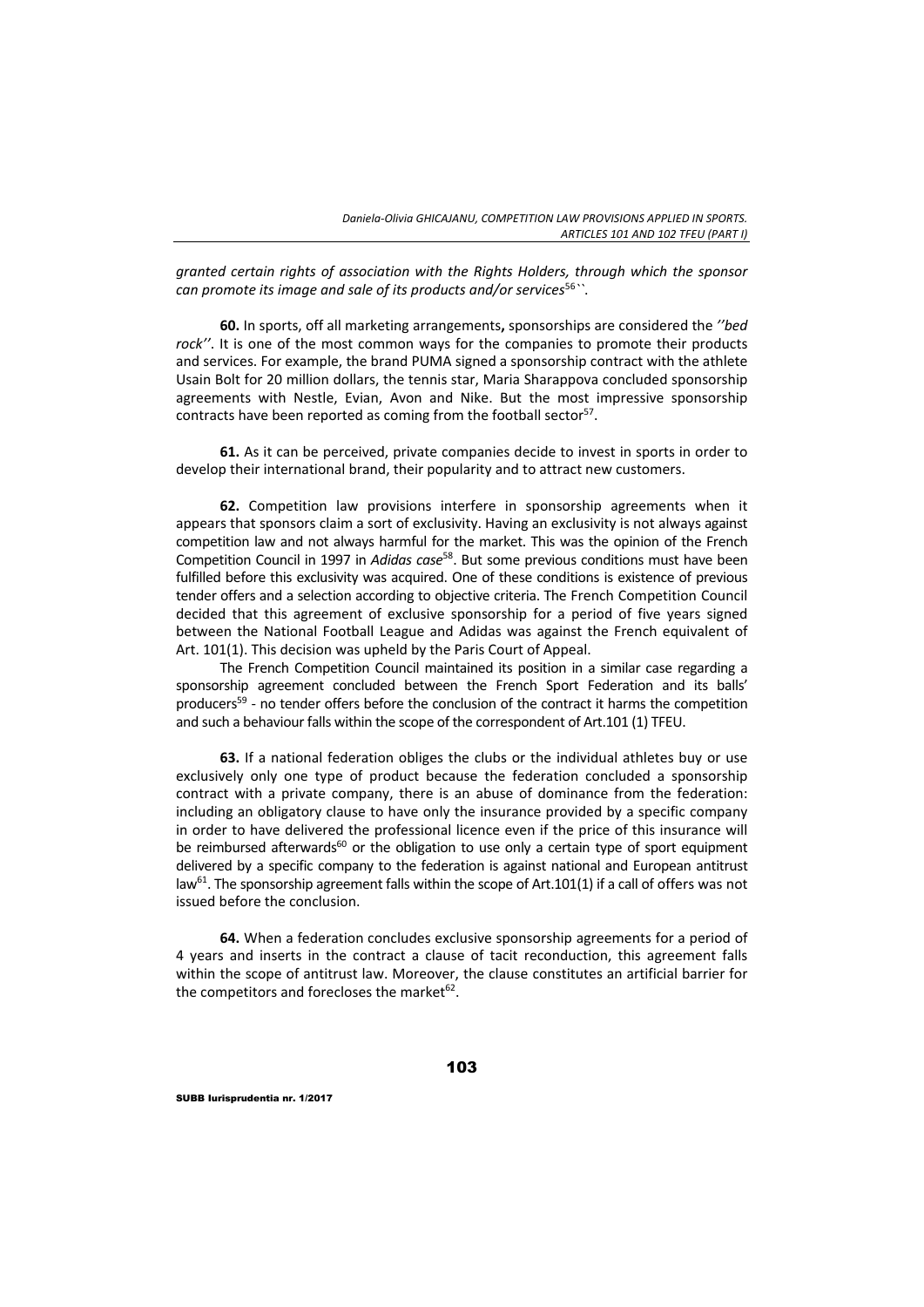**65.** The European Commission started its first investigation in a case regarding a sponsorship agreement concluded between the *Danish Tennis Federation and its tennis ball suppliers*63. The Danish Tennis Federation (DTF) had a system, since the eighties, by which it had the ability to conclude sponsorship agreements without any call for tender and by using only its internal selection criteria for the sponsors.

Obviously, there was a presumption that the DTF did not have any objective criteria. What is more, the contracts were concluded for an undetermined period and the players were obliged to use in competitions only the balls with the inscription *''official ball''* or *''official supplier''*. The European Commission concluded that these agreements violated Art. 101(1) TFEU provisions. It allowed the DTF to modify its sponsorship agreements and internal rules regarding conclusion of sponsorship contracts.

When the Commission retook the investigation, DTF indeed modified its internal regulations and adopted a new system for sponsorship agreements' conclusion: DTF will call for tender every two years to choose a sponsor. The selection will be transparent, non‐discriminatory and opened to all suppliers.

The selected sponsor will be granted the denomination "*sponsor of the DTF*" (but not "official") and will become the only tennis ball supplier for tournaments organised by the DTF during the two-year period. In exchange, it will supply a specified quantity of balls at a preferential price below the Danish market price $64$ .

**66.** An interesting decision was issued by a Dutch Court. In November 2011, the District Court of Utrecht found that an exclusive sponsorship agreement signed by the Dutch Badminton Association (NBB) with a sponsor, Yonex, for a substantial sum of money do not fall within the scope of prohibition of cartels. But if the Federation obliges badminton professionals to terminate their private sponsorship agreements signed with other sponsors in order to sign with Yonex then the NBB abuses of its position.<sup>65</sup> The Court concluded that a sponsor aims to sign a contract mainly if it has exclusivity, otherwise there is no incentive for sponsorship.

**67.** A recent survey conducted by the Organisation for Economic Cooperation and Development (OECD) indicated that a competition-law effect can only occur in the event of (a system of) special circumstances. This could include, for instance:

– an extremely long duration of the exclusive contract, as a result of which there can be no competition for the exclusive right;

– the scope of the contract (can the bound players or teams be sponsored by a competitor at other events);

– the possibilities of promoting competing products via other channels and/or sponsorship contracts (in addition to the exclusively bound players or teams, are there other events or players than the exclusively bound players available for sponsoring)<sup>66</sup>.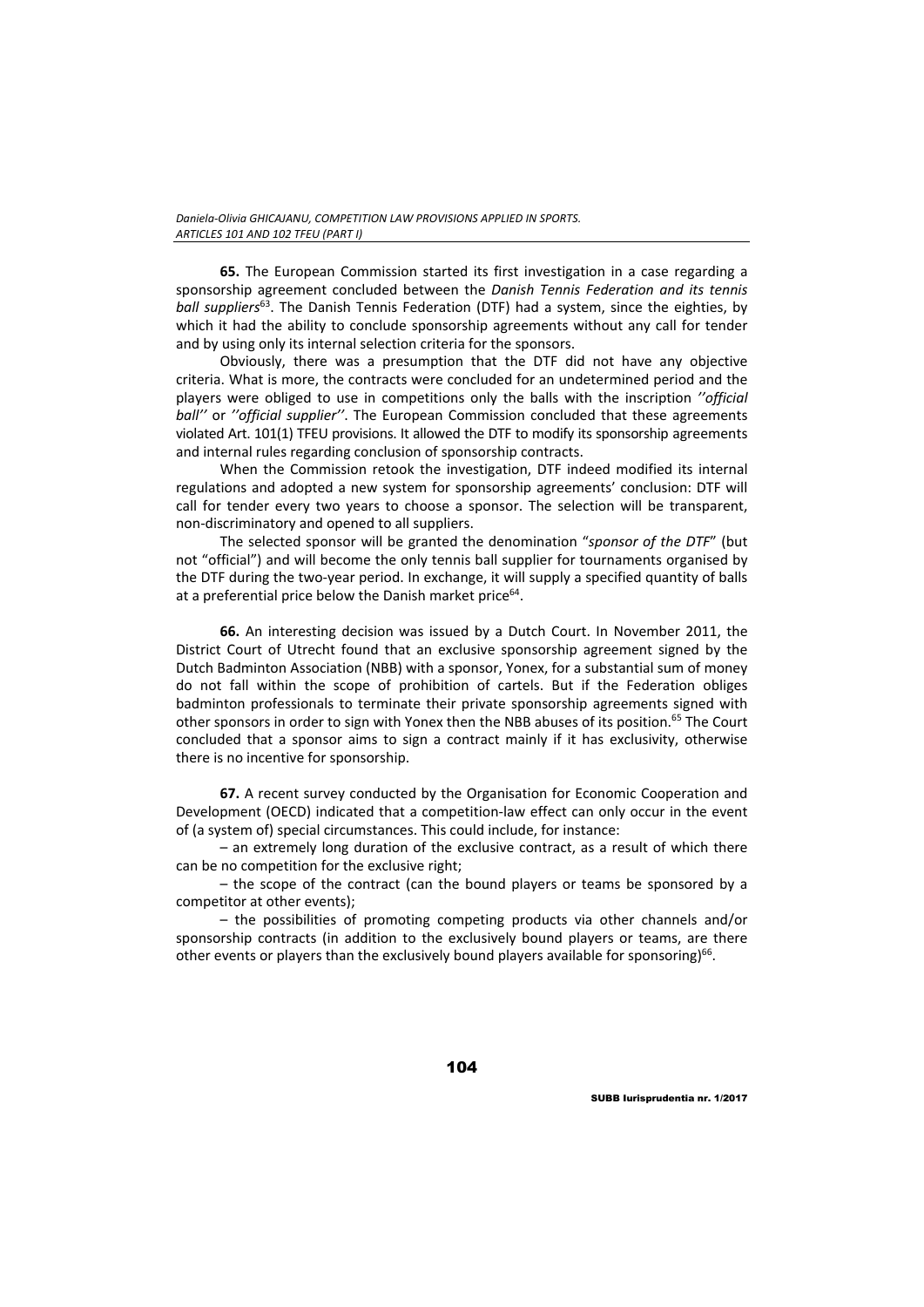## **PART II. Article 102 TFEU applied in the sports field – Conditions and practical examples**

**68.** Articles 101 and 102 TFUE are the core of antitrust law. While Art. 101 prohibits a collaborative behaviour which may harm competition and the market, Art. 102 sanctions the unilateral behaviour coming from one big player or from a group of influential undertakings on the market which act in an abusive manner.

**69.** The conditions which have to be fulfilled in order to apply Art. 102 can be extracted from its text: **(1)** existence of **one or more undertakings, (2)** existence of a **dominant position** within the **market or in a substantial part of it**; **(3)** existence of an **abuse** such as: unfair purchase or selling prices; unfair trading conditions; limitation on the production, markets or technical development; application of dissimilar conditions to equivalent transactions with other trading parties by placing them at a competitive disadvantage; imposing supplementary obligations to the contracting parties which were not previewed before; **(4)** the **commerce between Member Statesshall be affected by this behaviour**.

**70.** The undertaking has *dominance* on the relevant market **or** *in substantial part of it.* The concept of ''*dominant position*'' was defined in *United Brands67* case*: ''The dominant position thus referred to by Art. 102 relates to a position of economic strength enjoyed by an undertaking which enables it to prevent effective competition being maintained on the relevant market by affording it the power to behave to an appreciable extent independently of its competitors, customers and ultimately of its consumers''.*

The ECJ seeks to compare the market share of the actual undertakings on the relevant market. According to ECJ jurisprudence<sup>68</sup> created in a case of reference for competition law, *AZKO v Commission69,* if an undertaking has a market share of 50% or more than 50% then it has a dominant position. Moreover, in *United Brands*, the Court stated that even if the market share is of 40 up to 45% there is also a dominant position for that undertaking. In *Virgin v British Airways*<sup>70</sup>*,* the Court stated that *a market share lower than 40% indicates a dominant position but because the rivals had very low marketshares.*

**71.** Regarding the concept of *''a substantial part of the market''* the European Court concluded that each case shall be treated according to its specificities. Sometimes the test of substantiality may be negative regarding the Internal Market, but in other cases even the market of only one Member State may be sufficient to prove the dominance.

**72.** The concept of *abuse* was defined by the ECJ. Also, the European legislator gave some examples of what may be an abusive behaviour on the market. But the list provided in Art. 102 TFEU is not an exhaustive one.

**73.** There is no sanction for the existence of dominance of an undertaking or a group of undertakings on a specific market. The abuse of this position is punished if the dominant undertaking uses its position in such a manner which harms the competition and finally the consumers. So, those undertakings which have acquired dominant position shall have to respect many obligations*<sup>71</sup>*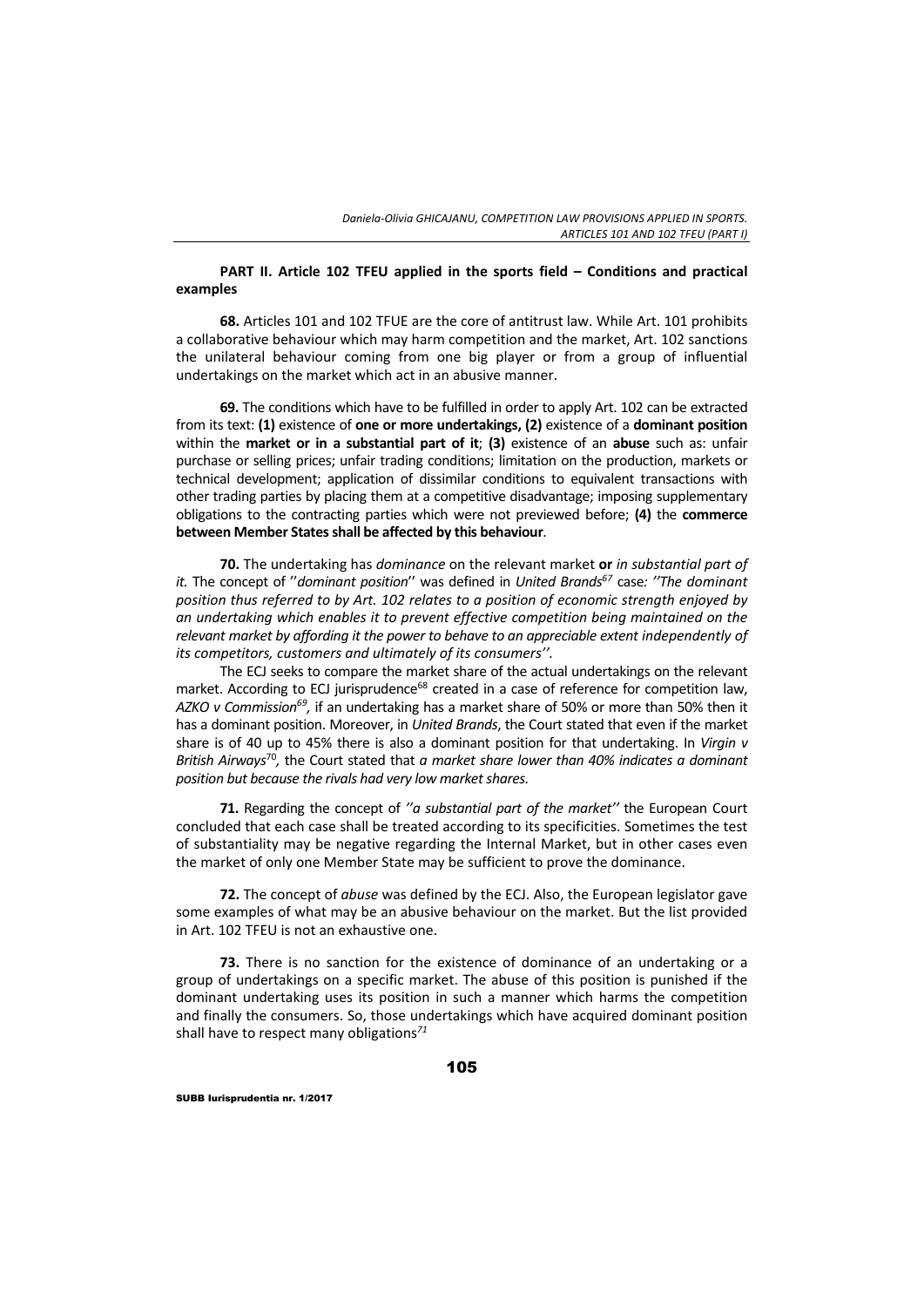**74.** In the field of sports, dominance is worldwide accepted. Every sports area needs a federation to adopt the so-called "game *rules*", so they have a regulatory monopoly. But there are rules which do not comply with competition law. This type of provisions is attentively observed by the competition regulators. Such non‐compliance cases can be seen in the field of competition organizing rules or commercialisation of sports activities.

# **1. Dominance in sport law? Practical examples for Article 102 TFEU**

*Power can corrupt the human being and absolute power creates absolute corruption*72.

**75.** In sports, some entities might acquire dominant position. On one hand it can be the individual athlete, the sports teams or sports clubs. On the other hand dominance can come from the federations. A special situation appears in case of private companies acting in the sports business: companies producing sport equipment, supplements or even media companies.

## **A. Entities which may have dominance in sport sector** *(i). Athletes, sport teams and sport clubs*

**76.** A dominant position refers to *''a position of economic strength enjoyed by an undertaking which enables it to prevent effective competition being maintained on the relevant market by affording it the power to behave to an appreciable extent independently of its competitors, customers and ultimately of its consumers73''.*

**77.** The idea that individual sportsmen, teams or sports clubs can have a dominant position on the market was firstly analysed by the General Advocate Lenz in *Bosman case*74. Each of these three entities is an undertaking when has an economic activity.

On a specific market one or more undertakings can be dominant and their unilateral behaviour can hinder competition. But sports competition itself is a specific issue due to the numerous players on the market whether is about individual sports like judo, tennis, boxing, karate etc. or sports teams. Like clubs and teams, they rely on their competitors in order to exist on the market.

**78.** Regarding the assumption that sportsmen can acquire a dominant position, we think this might happen in a sport not very practiced. But to consider that an individual sportsman having a dominant position on the market will try making an abuse of it that scarcely is possible. The same assumption is relevant for teams and clubs.

**79.** As AG Lenz stated in his conclusions for the *Bosman case* there can be considered a situation of dominance like a *collective dominance75* of sports clubs derived from the fact that the *sports clubs from a professional division are united by an economic reason76*. Each club has a double interest: firstly, its own prosperity and secondly, prosperity of its competitors.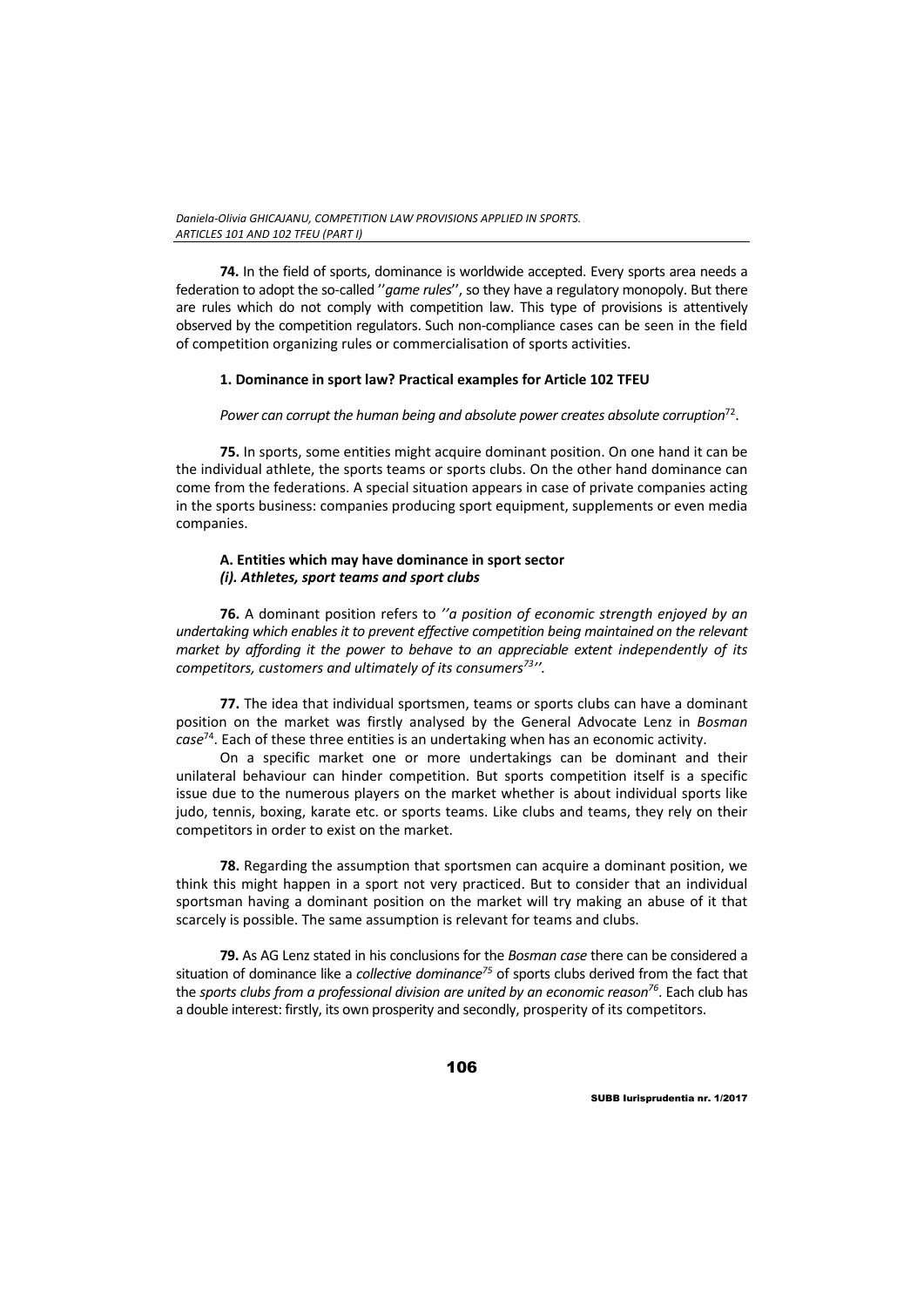**80.** Mr Lenz proposed a situation when this collective dominance may affect the market and the consumers: when clubs regroup to discuss selling of broadcasting rights. For example in case of football, a group of 14 of the biggest European football clubs created a group to negotiate with UEFA the selling of media rights for European competitions. This *''Europe Club''* negotiates television rightsfor the participation at the European competitions. In such a case, it might be possible to see Art. 102 TFEU applied<sup>77</sup>.

Otherwise, cases when an individual sportsmen/team or club can achieve dominance are highly impossible to see, due to the specificity of sports.

**81.** A situation of collective dominance can be imagined. For example, in the case of an individual sportsman when he refuses to play in a competition or to promote a product or to honour their obligations in a sponsorship contract or if he can decide who will acquire the television rights. But even if it happens, our assumption is that civil liability for non‐performance applies better.

## *(ii). Dominance of sport federations*

**82.** Sports federations have a *de jure* monopoly regarding organisation of sports both at national and European level. The same is the situation at the International level.

**83.** There is no debate that every sport needs a regulatory body to adopt the so called *''game rules''*. In this matter, European law shall not interfere. But European law cannot allow sports regulators to adopt rules which may have a negative effect on the Internal Market. These bodies act in a double quality: pure sports regulators and economic regulators.

The European Commission had an attempt to make a distinction between *''purely sporting activities'',* which shall fall outside the scope of Art. 101 and 102 TFEU, and the economic activities in this field, which are subject to antitrust law<sup>78</sup>. But in the ruling in *Meca‐Media79* (2006) the ECJ dismissed the concept of *''purely sporting exception*:'': ``*It is apparent that the mere fact that a rule is purely sporting in nature does not have the effect of removing from the scope of the Treaty the person engaging in the activity governed by that rule or the body which has laid it down.* ``

After this decision, it became crystal clear that regulatory aspects of sports must comply with the requirements of both Art. 101 and 102 TFEU. In par. 42 of the decision the Court applied the rules of *Wouters* method tin order do test of proportionality: *''as long as an organisational sporting rule is inherent and proportional to a legitimate objective in the interest of sports, its restrictive effects are not caught by the prohibitions of Article 101(1) TFEU and 102 TFEU''*.

So, after *Meca‐Medina* it is accepted that a sports federation is an undertaking which can adopt decisions, rules with or without an economic effect, but which can be subject to antitrust law.

**84.** A federation can have dominance on a specific market like selling of tickets, selling of television rights, conclusion of sponsorship agreements. The idea of analysing the market was also expressed by the AG in *Bosman case: ''It must therefore first be*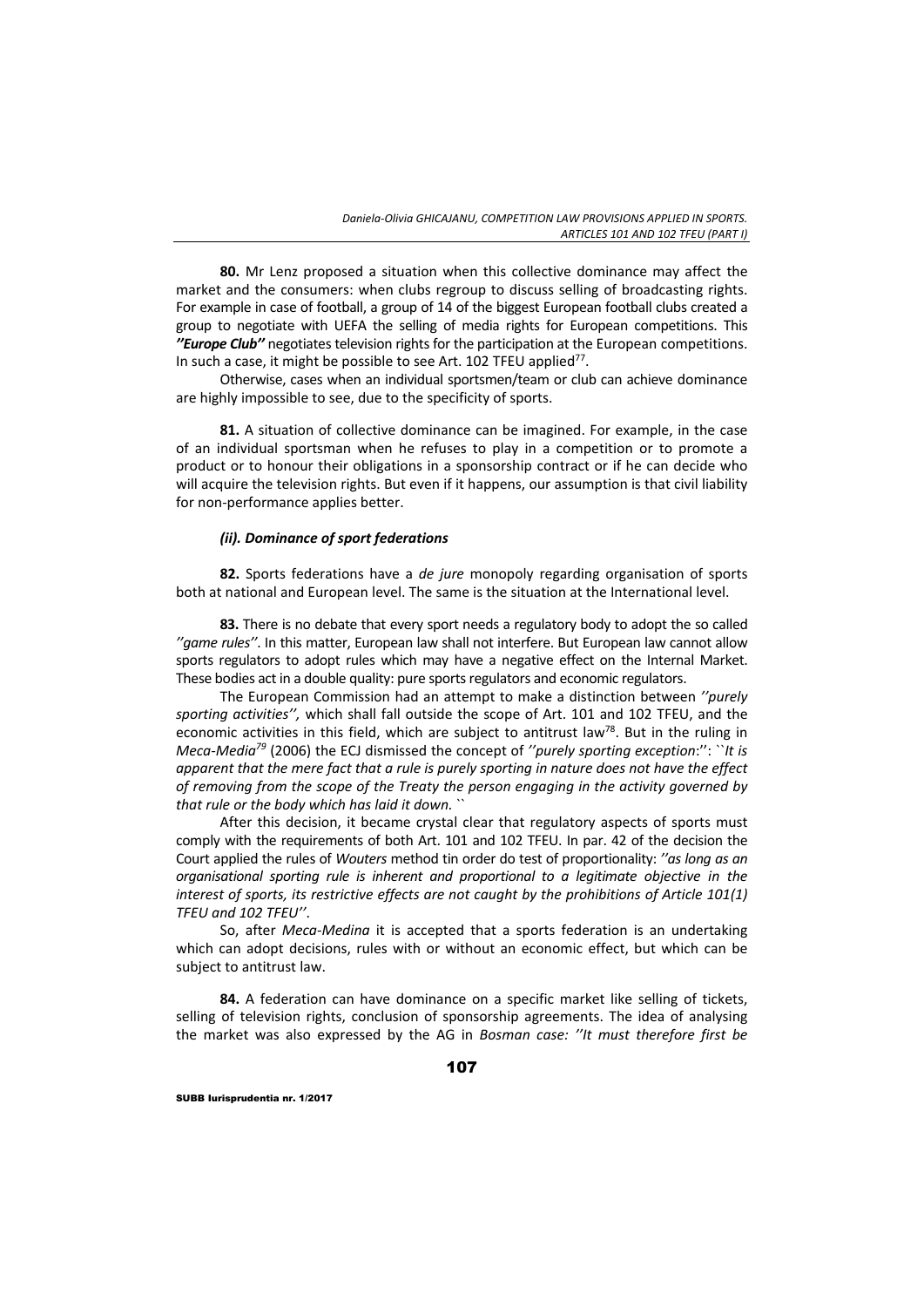*ascertained whether it is the clubs or their associations which must be considered in the present connection. Since the rules in question are contained in the regulations of the various associations, the obvious approach would in itself be to look at their position on the market. If, for example, the present case concerned the question of the marketing of television rights for the UEFA Champions League, one would plainly have to consider the market position of UEFA, which organizes and markets that competition*.''(par.282)

Also in *Meca‐Medica*, the ECJ highlighted the monopoly that the federation has regarding the regulatory and why this regulatory falls within the scope of Art. 102. In *Deliège* case, the European judge stated that the Belgian Judo Federation had dominance regarding the organisation of Belgian market on judo competitions.

**85.** It must be taken into account that dominance equals with the concentration of economic power to only one or few undertakings. Being in dominance, the powerful undertaking has the capacity to change the market as it wishes, to impose its conditions, objectives to its clients, competitors and finally to consumers<sup>80</sup>.

In *Bosman*, the General Advocate concluded that there certainly exists a dominance of the national federations, one of the European federations (UEFA for football) and also a collective one when few clubs regroup themselves in some specific situations. But Mr Lenz let the question *opened if we have to consider UEFA as an association of undertakings or there is the possibility to see it as only one undertaking which acts unilaterally and not as an expression of its members' will*.

**86.** If it are taken into consideration the case law until this moment and the Statutes of UEFA (plus of some national federations not only in football, but also in other sports) the conclusion is that these entities have a double character: single and influential undertaking, but also as an association of undertakings. In some areas, such as selling of television rights or tickets they cease to represent the clubs. Now they act as an independent body.

Even if they claim to represent clubs' interests, these federations have dominance on the market of broadcasting. Clubs are not allowed to interfere in the contracts concluded by the European and/or national federations. These federations are in a position of power and they can influence the market.

**87.** The European Commission sanctioned, in 1998, the French Organizing Committee of the World Football Cup because of abuse of dominance regarding the ticket selling. It creates some extra advantages for French buyers.

Again in 2006, the European Commission demanded that in the second phase of tickets selling there should be allowed buying also without credit card or via an internet banking purchasing from a bank account from the organising country. The Commission demanded that the buyers shall be allowed to pay with their own national bank accounts via an electronic transfer from their national coin.

The same situation regarding the possibility to purchase online the ticket and pay it by using a national bank account happened in 2004 with the Organizing Committee of the Athens' Olympiad. The organizers had to comfort with the Commission's requirement.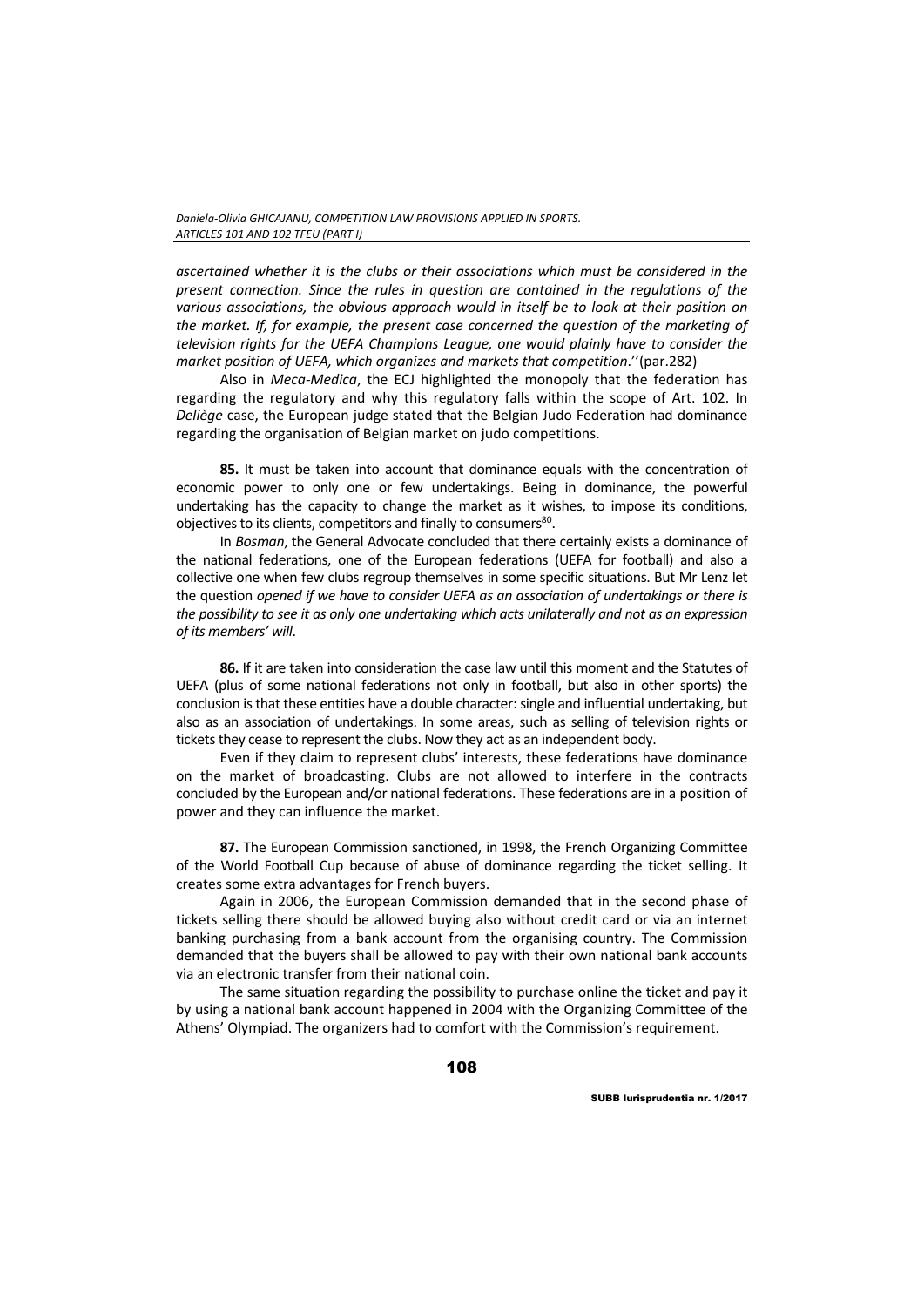**88.** The General Court, considered that FIFA has a position of collective dominance regarding the rules of player's agents $81$  because it is actually the clubs' decision which is adopted by the intermediary, in this case FIFA.

**89.** In our opinion, this dominance whether exists as singular or collective because sports clubs associated themselves can still be argued. But nevertheless, no matter how we call it there is a proof that national, European and international federations have a dominant position regarding sports regulatory. This conducts to the other consequence that antitrust law is applicable. Moreover since *Meca Medina* even what can appear as *a purely sporting rule* may actually affect the competition falling within the scope of Art. 101 and 102 TFEU.

**90.** Abuse of dominance exists also when the national federations oblige clubs or individual athletes to buy or use exclusively one type of product because the federation concluded a sponsorship contract with a private company: including an obligatory clause to have only the insurance provided by a specific company in order to have delivered the professional licence, even if the price of this insurance will be reimbursed afterwards<sup>82</sup> or the obligation to use only a certain type of sport equipment delivered by a specific company to the federation, it is against national and European antitrust law<sup>83</sup>.

We will go further to analyse how private companies can acquire dominance in the sports industry and how their behaviour can affect sports competitions, clubs, athletes and finally, the consumers.

### **3. Private companies, dominance and abuse of dominance in sport business**

**91.** Sports used to be a sector of public interest. Little by little it developed as a business and private companies started to become more and more active. These private companies can be equipment or supplements producers, media companies or any other company which deliver a service or a product useful in a manner in the sport sector, as it was seen above event insurance companies can deliver a product useful for an athlete.

**92.** The most common cases with private companies acting in sport services which were investigated by the European Commission concerned media rights selling, sports goods and state aids when private companies were selected as tenders.

Regarding media rights selling cases, these were investigated under Art. 101 (1) TFEU because in every case were agreements concluded between undertakings not a unilateral behaviour of an undertaking.

**93.** The European Commission investigated some cases which seemed to be break Art.102. But in two of them, *VEGA Spa/ CIK‐FIA84* and *FIFA*‐Technical specifications of footballs85, the Commission concluded that Art.102 does not apply because in none of them it was dominance either of the sport federation, or of a private company.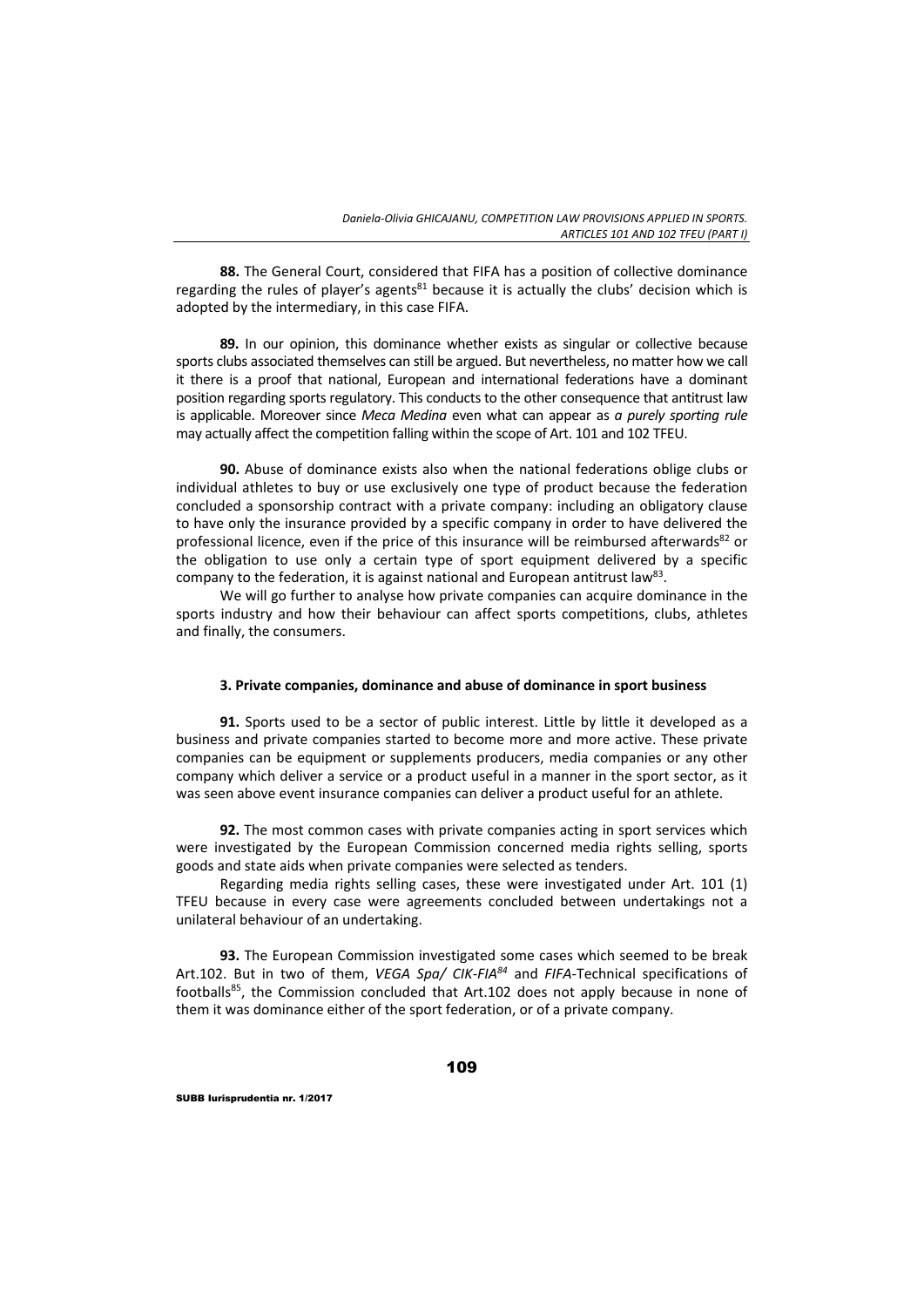On the other hand, in *Danish Tennis Federation case86*, on its first investigation the European Commission concluded that allowing the Danish Tennis Federation to nominate the sponsors of tennis ball suppliers on an exclusive and unilateral manner and giving the permission to write on the balls *''official supplier/ official ball''* revealed of a conduct falling in the scope of Art. 102. In this situation it can be observed two undertakings in dominance: the DTF and the official supplier which by an agreement with the DTF acquired dominance on the market of tennis balls. After the first investigation of the European Commission, the DTF changed its policy in order to comply with Art. 102.

**94.** It is interesting to see that private companies acquire a dominant position in a sports related market because another undertaking, a sports federation. There is a causerelation effect: a dominant undertaking empowers another one to become dominant as well. Such a situation is dangerous and competition authorities sanction it every time. Private companies shall interfere in sports related markets in order to help athletes, teams and clubs, not only to seek the economic advantages.

# **Conclusions**

**96.** After December 2009, it was for the first time when the European Union inserted in a Treaty provisions related to sport. Until then, European law applied in some cases when sports had an economic dimension. But since 2009 not only when is seen as an economic activity. In this paper our goal was to offer a short glimpse on this new business sector.

**97.** Since 1995, after the European Court's ruling in *Bosman*, the sports sector passed through a process of total transformation.

At the European level, competition rules encompass the antitrust and state aid regulations. This first part of our research was concentrated more on the application of Art. 101 and 102 TFEU in the sports sector. Antitrust law applies in the same conditions with a difference when it comes to *sports specificity*. This concept may lead to the conclusion that sports activities are not economic ones. As the ECJ stated four decades ago, if there is a profit making activity/lucrative/economic one in sports, then the European law provisions shall be enforced.

**98.** The European Commission conducted some investigations under both Art. 101 and 102 TFEU. In sports, there exist undertakings and associations of undertakings which comply with the definition offered by the European case law. These entities may try to distort competition on the internal market. It does not matter if the undertaking is an athlete, a sport club, association or a federation, when they perform economic activities, they have a duty to comply with European Competition Law.

Art. 101 TFEU applies, mainly when sports clubs conclude financing contracts with different private companies, mostly media trusts. A media right selling represents the consequence of the sport commercialization. It is an activity which brings profit to those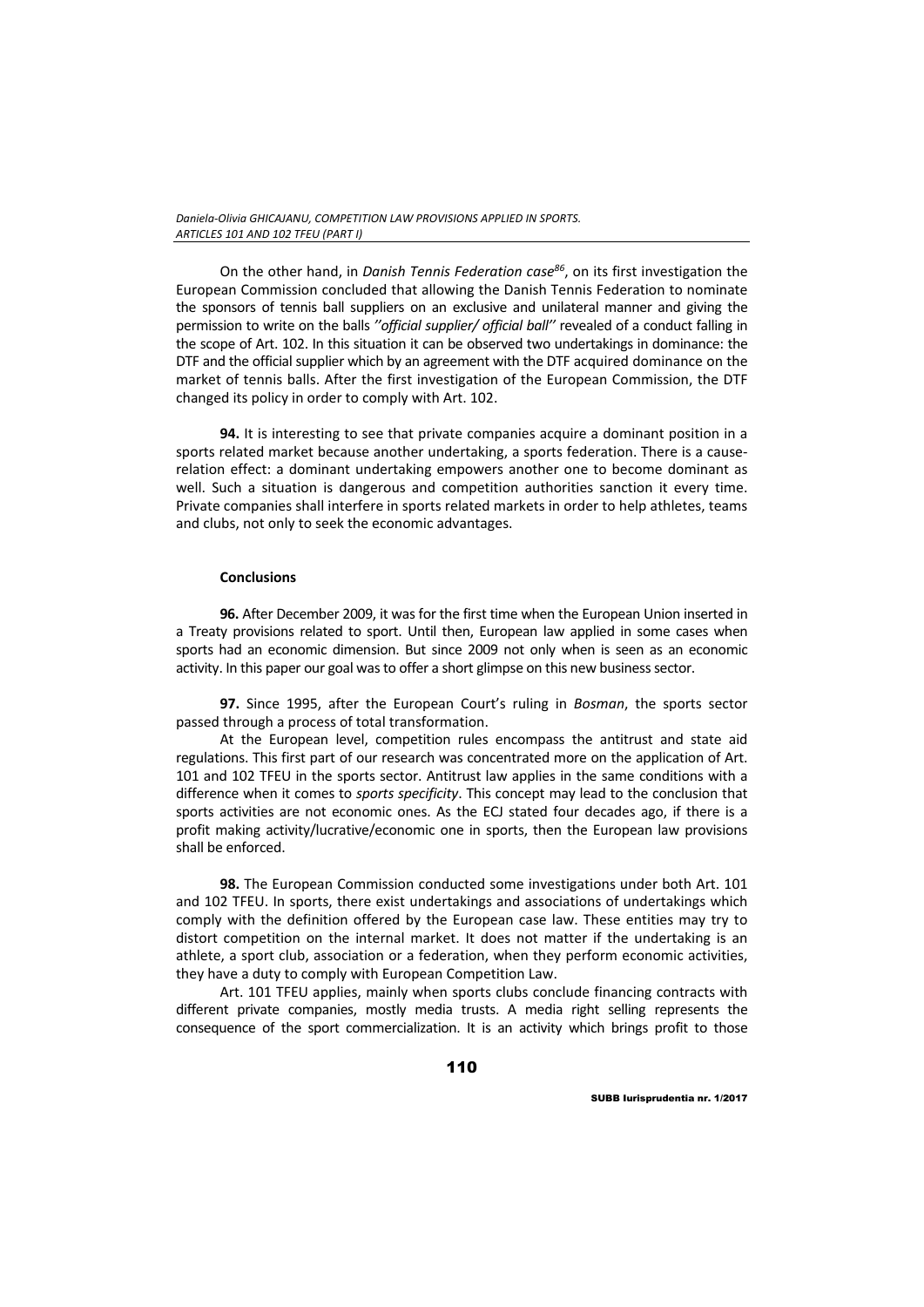involved in the media agreements. This led the European Commission to start investigations when media rights were selectively and exclusively sold only to some broadcasters. Such a selling is covered by Art. 101 (1) TFEU.

Apparently, even if these rights have an economic aspect because they are related to a special field, such as the sports, and with regulatory bodies sustaining its specificity, some difficulties may appear. But nevertheless media rights selling in sports shall be seen as an economic activity which has to comply with EU law.

**99.** Another manner to finance sports is represented by the conclusion of sponsorship agreements. Such contracts bring to our attention interesting legal issues. One of them touches competition law. Sponsorship contracts can be negotiated and signed with athletes, clubs or even federations. If a club or an athlete signs a contract for a longer period of time there is no point to consider is against competition law provisions. In the cases where the sponsorship contract was signed by a sport federation then a period longer than 2 years can lead to a foreclosure of the market which is against antitrust law and falls within the scope of Article 101(1) TFEU.

These contracts do not harm competition because out there is a big market of athletes. But they may distort the competition when an entity having decisional power can create the milieu for a sponsor to became dominant or if obliges clubs or athletes to sign with that particular sponsor. In these situations, EU antitrust law applies.

**100.** In Part II of this article we tried to see if Art. 102 TFEU can also be applied in the sports sector. As it was said many times, the Treaties do not sanction the existence of dominance, but the abuse of it. Those who acquired dominance, no matter how, have a special obligation to not use this power in a way that can harm the market.

In the sports field, dominance existed ever since because in most of the cases there is only one federation as a regulatory body. Also in concluding sponsorship contracts for a competition or in selling of media rights if they own those rights, sport federations may be the only ones able to sing those contracts. And this is the mechanism used by sponsors in order to win a contract for a very long period of time.

This is the moment when Art. 102 TFEU comes in place because an undertaking or an association of undertakings had a unilateral behaviour (signed a contract) and foreclosed a specific market related with the sport by using its power as a representative of the clubs. The effect was that another undertaking, which is a private one, acquired a dominant position on a market related to sport.

So, dominance in sport, in our opinion, shall be viewed as a two level construction: a dominance coming from the sports regulatory bodies and one for the private companies acting in the sports business. Both fall under Art. 102 TFEU's provisions as the ECJ case law proved it in *Meca Medina* or *Deliège* cases.

<u> 1989 - Johann Barn, mars ar breithinn ar chuid ann an t-</u>

 $1$  The opinions and views expressed in this article are only personal consideration.

<sup>\*</sup> ghicajanu\_daniela@yahoo.com.

<sup>2</sup> **ECJ,** Decision from 14th of 1976, Case C‐13/76, *Dona / Montero*, Rec. 1976, p.1333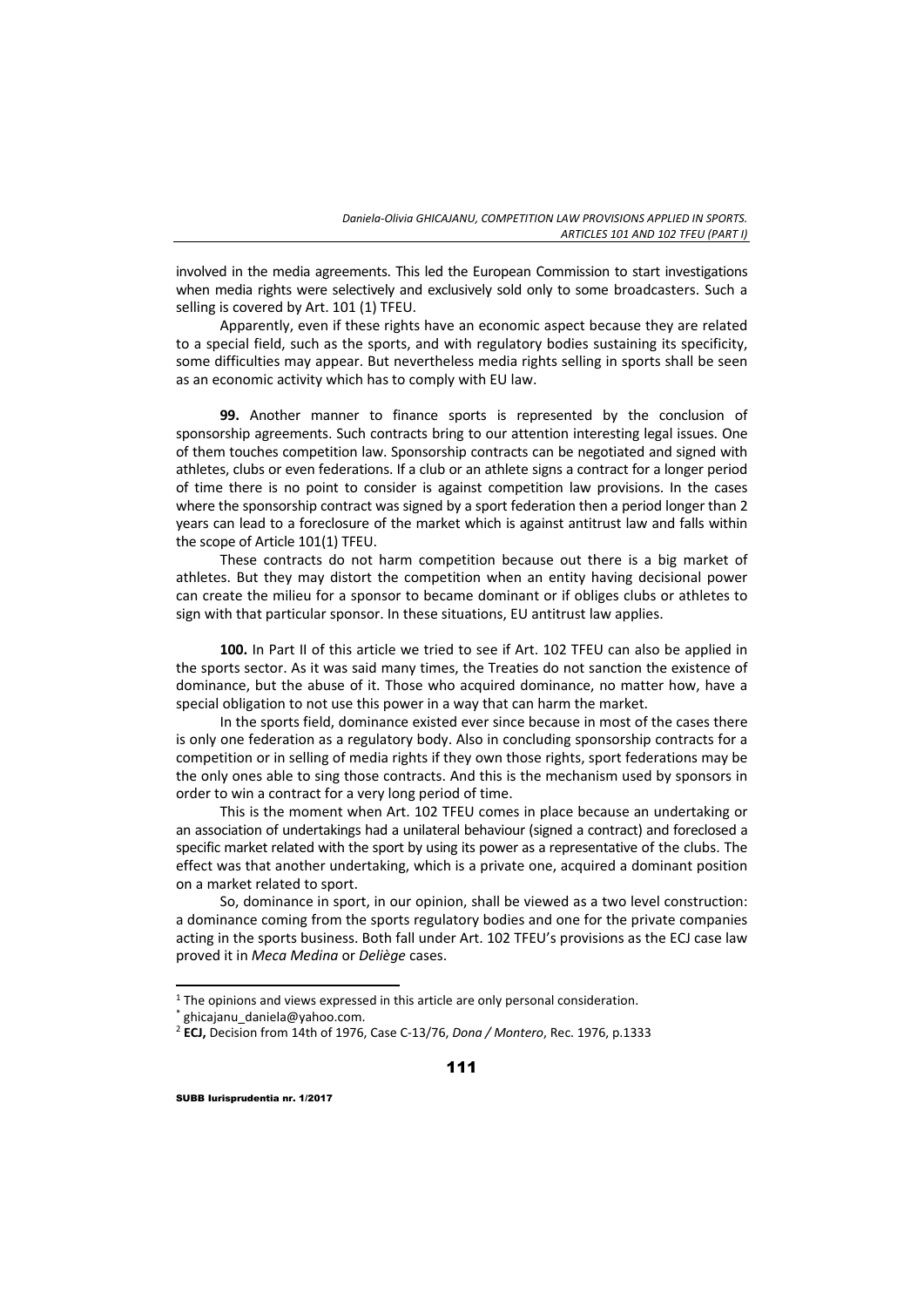- <u> 1989 Johann Stein, marwolaethau a bhann an t-Amhain ann an t-Amhain an t-Amhain an t-Amhain an t-Amhain an </u> <sup>3</sup> **ECJ**, Decision from 12th of 1974, Case C‐36/74, *BNO Wlarave and Koch vs.Union Cycliste Internationale and others.*, Rec. 1974, p.1405
- <sup>4</sup> **CJCE**, Decision from 15th of December 1995, Case C‐415/93 *Union Royale Belge des Sociétés de Football Association ASBL and others/ Jean‐Marc Bosman and others,* [1995], ECR, p. I‐4921
- <sup>5</sup> Only in 2004 the sport's revenues were around €407 billion representing 3.7% of EU GDP. For more statistics please see the website *http://ec.europa.eu/competition/sectors/sports/overview\_en.html* ‐ last consulted in 17th of July 2016 last seen on 10<sup>th</sup> of August 2016
- <sup>6</sup> **CA Paris**, Decision from 23rd of December 1991, *La Cinq S.A*, BOCC 1992, no. 3, p.42 ‐ In this Decision the Appellate Court of Paris ruled that the cessation of broadcasting rights for sport events is a services activity. Thus, competition law applies.
- <sup>7</sup> **EU Council Declaration‐ Annexe toNice Treaty**: *''It isfundamentalto take into accountin each action of the European Community the social, educational and cultural functions ofsport which expressitsspecificity with the aim to respect and promote ethics and the necessary solidaritiesto preserve itssocialrole.''*
- <sup>8</sup> F. Berthault, *Le droit de la concurrence appliqué au secteur sportif*, Legicom no. 3, 2000, pp. 47‐60; J.F Pons, *Le sport et la politique européenne de la concurrence : règles du jeu et exemples récents*, in L'Europe et le sport, published by l'Institut de Relations Internationales et Stratégiques ; B. Geneste, *Les fédérations sportives face au droit de la concurrence*, RAE, 1999, p. 147 ; L. Idot, *Sport et concurrence*, Rev. Conc. Conso., 1999, p.6 ; K. Van Miert, *Sport et concurrence: développementsrécents et action de la Commission*, RMUE, 1997, no. 4 ; G. Campogrande, *Les règles de concurrence et les entreprises sportives professionnelles après l'arrêt Bosman*, RMUE, 1996, no. 1 ; D. Primault, *Concurrence sportive et concurrence économique sont‐elles compatibles ?*, Rev. Conc. Conso., 1999, p.11 ; G. Auneau et P. Jacq, *L'application du droit de la concurrence aux pratiques sportives*, Rev. jurisp. Co., 1995, p. 371 et 1996, p. 24 ; G. Auneau, *Les conséquences de l'application du droit de la concurrence au secteur du sport*, Rev. jurisp. Co., 1998, p. 157 ; Dict. Permanent Droit du sport, Droit de la concurrence et sport, 2000
- <sup>9</sup> **CJCE**, Decision from 18th of July 2006, Case C‐519/04, *David Meca Medina and Igor Majcen v. Commission, [2006] ECR p‐I 6991*
- <sup>10</sup> This was UEFA's argument in *Bosman* case saying that transfer rules are part of the sport's exception and cannot be submitted to EU law.
- <sup>11</sup> L. Idot, *Sport et concurrence*, previous article.; J F. Gunther, *La gestion des droits de radiodiffusion*, Rev. conc. Consomm., 1999, no. 111, p. 20
- <sup>12</sup> Full text of Article 101 TFEU:''**1.** *The following shall be prohibited as incompatible with the internal market: all agreements between undertakings, decisions by associations of undertakings and concerted practices which may affect trade between Member States and which have as their object or effect the prevention, restriction or distortion of competition within the internal market, and in particular those* which: (a) directly or indirectly fix purchase or selling prices or any other trading conditions; (b) limit or *control production, markets, technical development, or investment; (c) share markets or sources of supply;(d) apply dissimilar conditions to equivalent transactions with other trading parties, thereby placing them at a competitive disadvantage; (e) make the conclusion of contracts subject to the acceptance by other parties of supplementary obligations which, by their nature or according to commercial usage, have no connection with the subject of such contracts.* **2.** *Any agreements or decisions prohibited pursuant to this Article shall be automatically void.* **3.** *The provisions of paragraph 1 may, however, be declared inapplicable in the case of:*
	- *– any agreement or category of agreements between undertakings;*
	- *– any decision or category of decisions by associations of undertakings;*
	- *– any concerted practice or category of concerted practices;*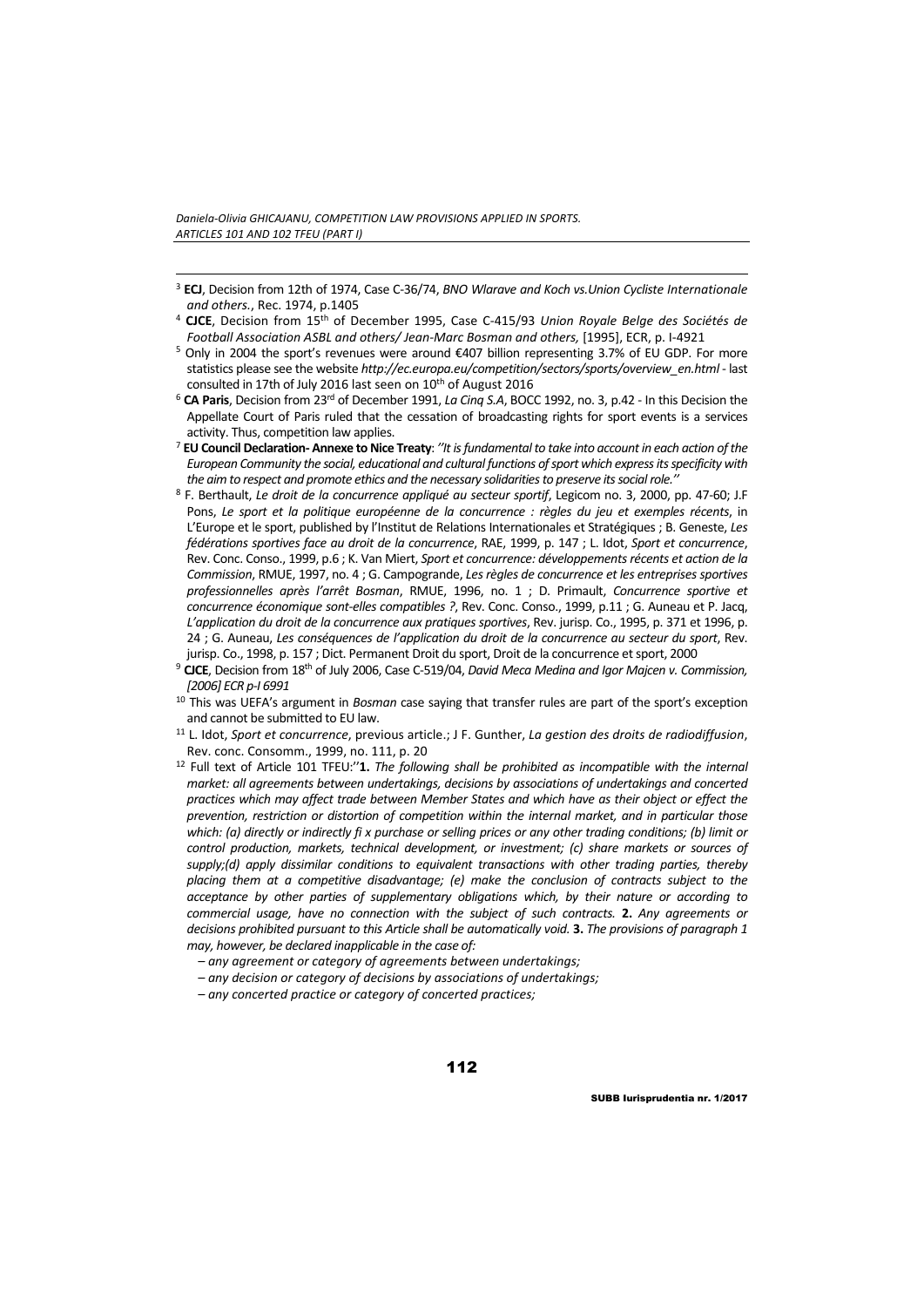*which contributes to improving the production or distribution of goods or to promoting technical or economic progress, while allowing consumers a fair share of the resulting benefit, and which does not: (a) impose on the undertakings concerned restrictions which are not indispensable to the attainment of these objectives; (b) afford such undertakings the possibility of eliminating competition in respect of a substantial part of the productsin question. ''*

<u> 1989 - Johann Stein, marwolaethau a bhann an t-Amhain ann an t-Amhain an t-Amhain an t-Amhain an t-Amhain an </u>

- <sup>13</sup> **CJCE,** Decision from 23th of April 1991, Case C‐41/90, *Hofner and Elser v Macrotron GmbH,* [1991] ECR I‐ 1979, CJCE, Decision from 17th of February 1993, Case C‐159/91 et C‐160/91, *Christian Poucet c/ Assurances générales de France et Caisse mutuelle régionale du Languedoc‐Roussillon*, [1993] ECR, p. I‐637
- <sup>14</sup> **CJCE**, Decision from 23th of April 1991, Case C‐41/90, *Hofner and Elser v Macrotron GmbH,* [1991] ECR I‐ 1979,
- <sup>15</sup> **CJCE**, Decision from 19th of February 2002, Case C‐ 309/99, *Wouters and others* [2002] ECR I‐ 1577
- <sup>16</sup> In case of an amateur is little chance that he performs an economic activity for the club. Maybe the club or the association has such an activity. But in the case of professional sportsmen the CJEU stated very clear that when they receive a salary, as part of team, or remuneration for their services (image, publicity contracts, and sponsorships) then they perform an economic activity- Dona ruling. In Bosman, according to the Advocate General's opinion even the athletes' part of a team can be considered as undertakings.
- <sup>17</sup> **CFI,** Decision from 9th of November 1994, Case T‐46/92, , *Scottish Football Association /Commission*, [1994] ECR, p. II‐01039: *''activities like concluding publicity contracts, use of World Cup emblems and broadcasting or TV retransmission of sport events are economic activities within the meaning of the European law and this court case law''*
- <sup>18</sup> **EC**, Decision 92/521 from 27th of October 1990, Case COMP/33.384 and 33.378, *FIFA World Cup 1990 (Italy)*
- <sup>19</sup> **EC**, Decision from 20th of July 1999, Case COMP/ 36.888, *PO/World Cup 1998* (France)
- <sup>20</sup> L. Idot, *op. cit.* p.7; G. Auneau, *La notion d'entreprise sportive en droit français et en droit communautaire*, Rev. jurisp. Co., 1994, p. 141; M. Thill, *La reconnaissance de la spécificité du sport en droit communautaire*, Europe, June 2000, p. 4.
- <sup>21</sup> CJCE, Decision from 11th of April 2000, Joint Cases C 51/96 et C 191/97, *Deliège v Ligue de Judo,* [2000] ECR I-254911. In this ruling the opinion of the General Attorney deserves to be taken into account because it pointed out that *''practicing an amateur sport but at an elevated level can be considered also as an economic activity''*; N. Parisis et M. F. Salas, *Le sportif individuel au regard de l'arrêt Bosman : les ordonnances Deliège*, RMUE, 1996, no 1.
- <sup>22</sup> Commission Notice par. 7 and 8: ''*A relevant product market comprises all those products and/or services which are regarded as interchangeable or substitutable by the consumer, by the reason of the products' characteristics, their prices and their intended use. The relevant geographic market comprises the area in which the undertakings concerned are involved in the supply and demand of products and services, in which the conditions of competition are sufficiently homogeneous and which can be distinguished from neighbouring areas because the conditions of competition are appreciably differentin those areas''.*
- <sup>23</sup> F. Rizzo*, Le droit de la concurrence au service de la specifité sportive*, Chronique de droit de la concurrence, http://www.revuegeneraledudroit.eu/wp‐content/uploads/aj20011219rizzof1.pdf last consulted on 17th of July.
- <sup>24</sup> A. Pappalardo and N. Parisis, *Le droit de la concurrence et le sport professionnel par équipe : quelques appréciations critiquessurla notion de marché en cause, en marge de l'affaire Bosman*, RMUE, 1996, no. 1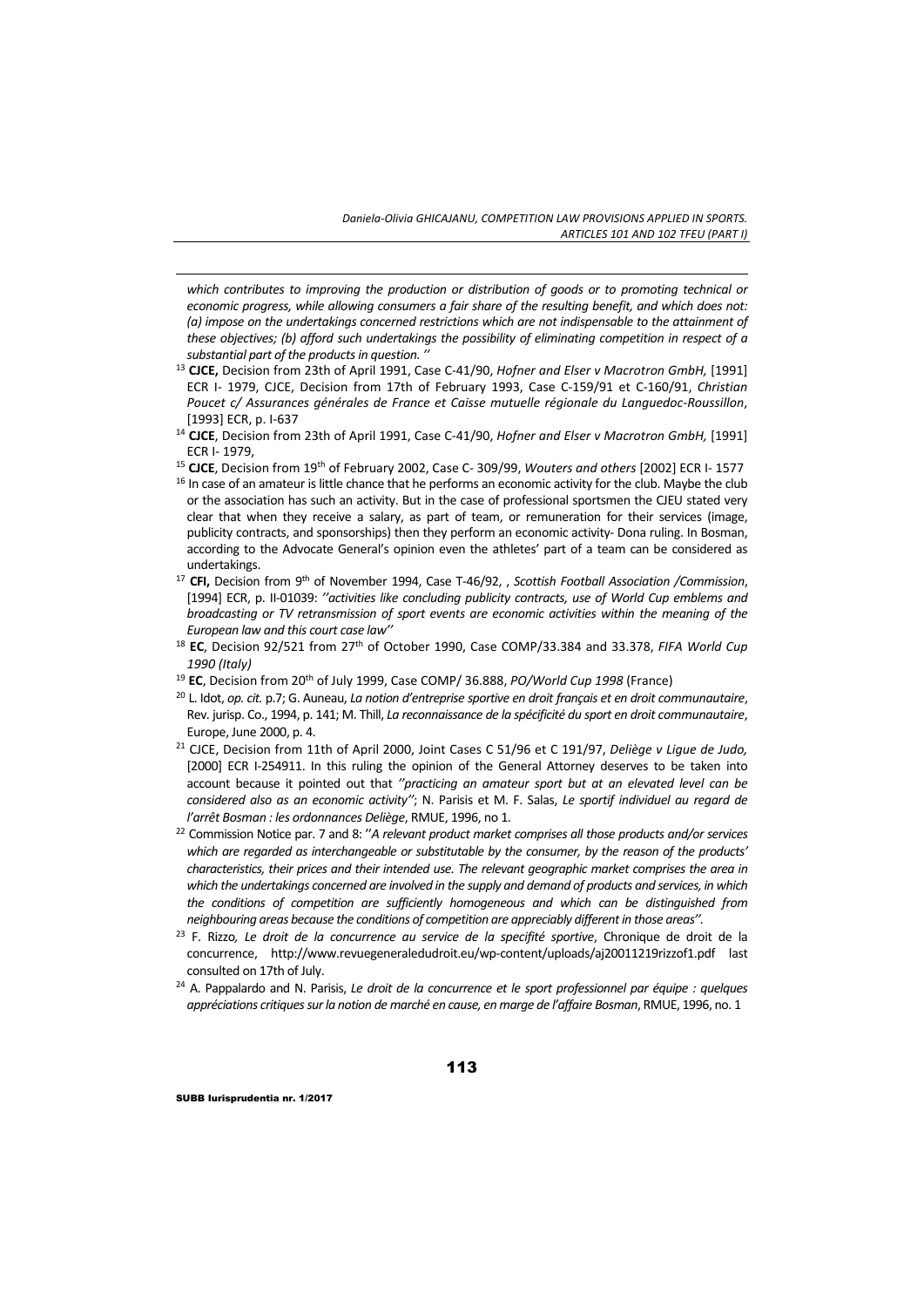<sup>25</sup> This is the materialisation of a concerted practice. But we shall pay attention to the fact that not every contract is prohibited just those with an anti‐competitive effect on the market. In sport, contracts are concluded regarding the commercialisation of sport activities (selling of tickets or selling the media rights) and the financing of sport activities via a sponsorship contract. This is principle application of Article 101(1) TFUE.

<u> 1989 - Johann Stein, marwolaethau a bhann an t-Amhain ann an t-Amhain an t-Amhain an t-Amhain an t-Amhain an </u>

- <sup>26</sup> **EC,** Decision from 14th of August 1990, Case no. 33‐249 *La Cinq SA c/ UER* , Court of First Instance, Decision from 24th of January 1992, Case T‐44/90, *La Cinq SA / Commission of the European Community*, RJCE, II, p.1
- 27M. Sabatier, *Droit de la concurrence et compétition sportive*, https://cdcmmontpellier.files.wordpress.com/2015/01/m‐sabatier‐droit‐de‐la‐concurrence‐et‐ compc3a9tition‐sportive‐1.pdf last consulted on 18th of July 2016
- <sup>28</sup> Court of First Instance, Decision from 24th of January 1992, Case T‐44/90 *La Cinq SA c/ Commission des Communautés Européennes*, RJCE, II, p.1
- <sup>29</sup> **CJUE**, Decision from 6th of October 2009, Case C‐501/06, *GlaxoSmithKline Services Unlimited v. Commission*, [2009] ECR I ‐ 9291, point 58
- <sup>30</sup> **CJCE**, Decision from 4th of June 2009, Case C‐ 8/08, *T‐ Mobile Netherlands* [2009] ECR I ‐ 4529
- <sup>31</sup> **CJCE**, Decision from 19th of February 2002, Case C ‐ 309/99, *Wouters v Algemene Raad van de Nederlandsche Orde van Advocaten,* [2002] ECR I ‐ 1577
- <sup>32</sup> **CJCE**, Decision from 18th of July 2006, Case C‐519/04P, *David Meca Medina and Igor Majcen v. Commission.*
- <sup>33</sup> K. Lefever, *New Media and Sport. International Legal Aspects*, Asser International Sports Law Series, TMC Asser Press, Springer, The Hague, The Netherlands, 2012, p. 7
- $34$  A sport federation or national league which have special competence to sign these conventions
- <sup>35</sup> S. Weatherill, *European Sports Law. Collected Papers,* 2nd Edition, Asser International Law Series, TMC Asser Press, Springer, The Hague, The Netherlands, 2014, p. 335
- <sup>36</sup> **EC**, Decision from 20th of July 1999, Case COMP/ 36.888, *PO/ World Cup 1998‐ discriminatory ticketing practices*, published in OJ 2000 L 5/55; EC, Several decisions, Case COMP/ 38.173, *The Football Association Premier League Limited, ‐ joint selling of media rights*; EC, Decision from 19th of January 2005, Case COMP/ 37.214 *The German Bundesliga joint selling of media rights*; EC, Decision from 20th of July 2001, Case COMP/ 37.398 *UEFA Champions League‐ joint selling of media rights*; EC, Case COMP/ 37.576 *UEFA broadcasting regulations*; EC, Case IV/ 32.150 EBU/ *Eurovision‐ joint acquisition and exchange ofsport media rights*.
- <sup>37</sup> **CJCE**, Case C‐41/90, *Höfner and Elser v Macrotron GmbH,*
- <sup>38</sup> **EC**, Case COMP/37.398, Decision UEFA Champions League, par. 109
- <sup>39</sup> **CFI**, Case T‐7/89, *SA Hercules Chemicals NV v. Commission*, [1991] ECR II‐1711
- <sup>40</sup> **EC**, Decision UEFA Champions League, *cited above*
- <sup>41</sup> **EC,** Decision The Football Association Premier Ltd, *cited above*
- <sup>42</sup> *Ibidem* par, 31
- <sup>43</sup> K. Lefever, *cited above*, p. 111.
- <sup>44</sup> *Ibidem*, p. 107
- <sup>45</sup> EC, Case IV/M.993, Decision Bertelsmann/Kirck/Premier, published in OJ C 1439, par. 18.
- <sup>46</sup> *Ibidem*
- <sup>47</sup> **EC,** Case COMP/37.214, Decision German Bundesliga,
- <sup>48</sup> **EC**, Bertelsmann case, *cited above*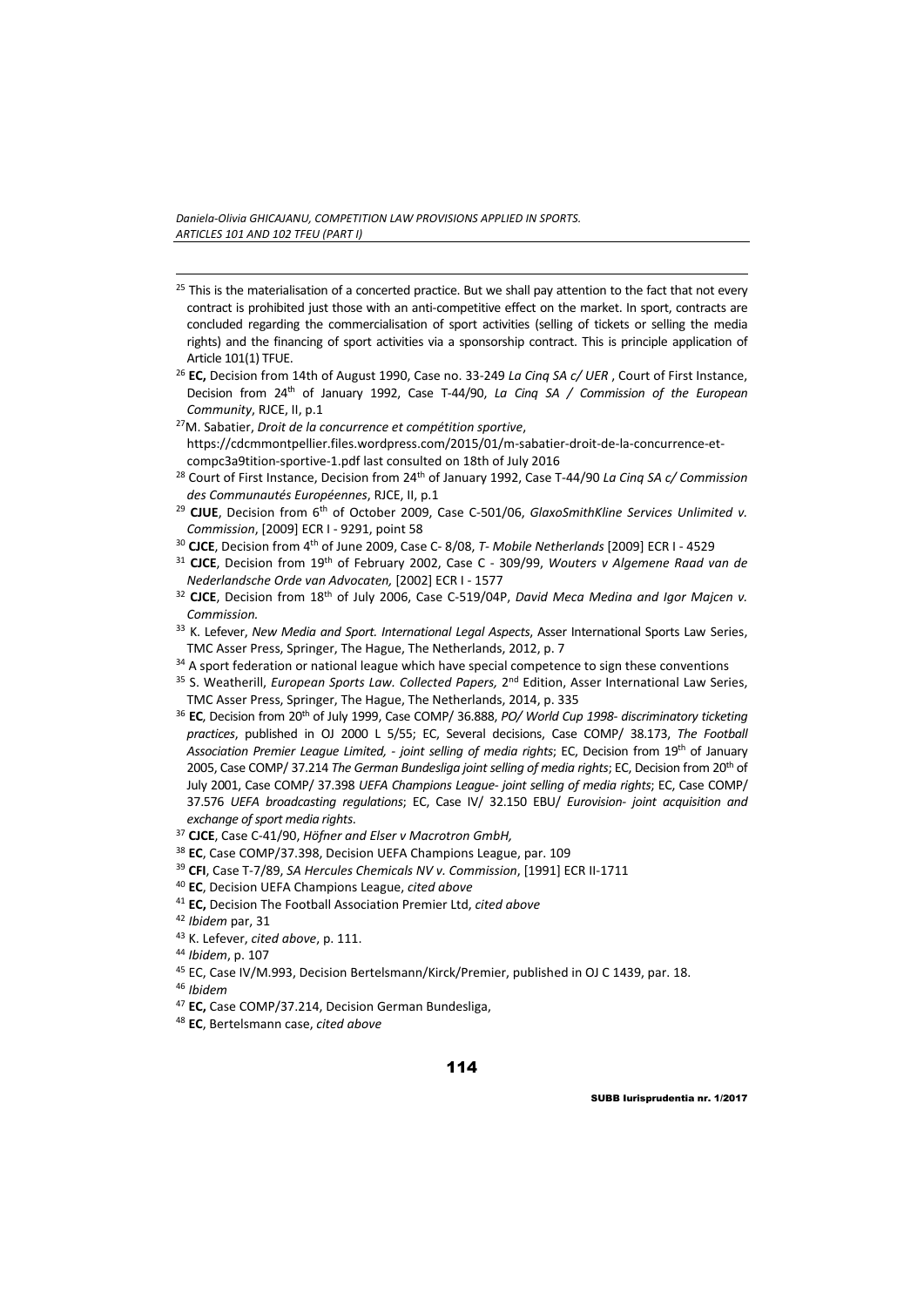- <u> 1989 Johann Stein, marwolaethau a bhann an t-Amhain ann an t-Amhain an t-Amhain an t-Amhain an t-Amhain an </u> <sup>49</sup> **EC**, Decision UEFA Champions League, *cited above*, par. 59, 62–63; EC, Decision from 2nd of April 2003, Case COMP/M. 2876, *Newscorp/Telepiù*, published in OJ L 110/73
- <sup>50</sup> **CFI,** Case T‐403/93 *Eurovision*, OJ 1993 L 179/23 granting exemption under (what is now) Art. 101(1) TFEU was annulled in Joined Cases T‐528/93, T‐542/93, T‐543/93 and T‐546/93 *Métropole Télévision and Others v. Commission*, [1996] ECR II‐649; and the subsequent exemption granted by the Commission in Decision 400/2000 Eurovision, OJ 2000 L 151/18 was annulled in Cases T‐185/00 et al. *M6 and others v. Commission*, [2002] ECR II‐3805
- <sup>51</sup> **ECJ**, Decision from 8th of June 1982, Case C‐258/78, *Nungesser v Commission*, [1982], ECR 2015
- <sup>52</sup> DG COMP‐, *Broadcasting of Sports Events and Competition Law*, Wachtmeister 1998
- <sup>53</sup> **EC**, *Champions League, case cited above*
- <sup>54</sup> **EC**, Decision from 30th of October 2001, Case COMP/ 35.163 *FIA (Formula One)*, OJ 2001 C 169/5
- <sup>55</sup> **EC**, *Champions League Case, cited above*
- <sup>56</sup> I.S.Blackshaw, *Sports Marketing Agreements: Legal, Fiscal and Practical Aspects*, TCM Asser Press, Springer, The Hagues, 2012, p. 125
- <sup>57</sup> In 2002, the football team Manchester United signed with Nike a contract for 13 years for over 302.9 million pounds; in 2013, Real Madrid concluded an agreement with Bwin for three yearsfor 54.9 million pounds; in 2012, AC Milan and Fly Emirates singed a contract for a five year sponsorship for at least 52 million pounds
- <sup>58</sup> French Competition Council, Decision from 7th of October 1997, *Adidas case*, BOCC 1987, no. 24
- <sup>59</sup> F. Berthault, *cited above.*, p. 30‐31
- <sup>60</sup> **French State Council**, Decision from 29th of September 2003, *Figeac Athlétisme Club*, Lebon 384
- <sup>61</sup> **French State Council**, Decision from 19th of November 1997, *Société Nike France and others*, Lebon T. 1094; French State Council, Decision from 3rd of April 2006, *Société Nike European Operations Netherlands BV and others*, AJDA 2006. 1463
- <sup>62</sup> **French Competition Council**, Decision from 13th of Mai 1998, Case 98‐D‐31, *Fencing Sector*; Revue Contrats Concurrence Consommation, 1198, no. 147
- <sup>63</sup> **EC**, Decision from April 1998, Case COMP/ 33.055 and 35.759, *Danish Tennis Federation*
- <sup>64</sup> Press release for the Danish Tennis Federation case, please see the website http://europa.eu/rapid/press-release\_IP‐98‐355\_en.htm?locale=en last seen on 21<sup>st</sup> of July 2016
- <sup>65</sup> District Court of Utrecht, Decision from 30<sup>th</sup> of November 2001, please see the website http://legalknowledgeportal.com/2012/01/02/exclusive-sponsorship-contract-not-in-violation-ofcompetition‐law/, last visited on 21st of August 2016
- <sup>66</sup> *Ibidem*
- <sup>67</sup> **CJCE**, Case ‐ 27/76, *United Brands v Commission*, [1978] ECR 207, [1978] 1 CMLR 429; par.65
- <sup>68</sup> **CFI**, Case T ‐ 51/89 *Tetra Pak Rausing SA v Commission* [1990] ECR II‐ 539, [1991] 4 CMLR 334; CJCE, Decision from 6th of April 1995, Case C‐ 310/93 P *BPB Industries Plc and British Gypsum Ltd v Commission* [1995] ECR I‐ 865;
- <sup>69</sup> **CJCE**, Case C ‐ 62/86, *AZKO v Commission* [1991] ECR I‐ 3359
- <sup>70</sup> **CFI**, Case T ‐ 219/99 *British Airways plc v Commission* [2003] ECR II‐ 5917, par. 189–225, upheld on appeal to the Court of Justice, Case C‐ 95/04 P *British Airways plc v Commission* [2007] ECR I‐ 2331
- <sup>71</sup> CJCE, Decision from 9th of November 1983, Case 322/81, *Michelin/ Commission,* [1983] ECR 3461
- <sup>72</sup> Ch. De Secondat, baron de Montesquieu, *About the Law Spirit*, published by G. Bell&Sons, Ltd., London, 1914
- <sup>73</sup> **ECJ,** Case ‐ 27/76 *United Brands v Commission*, [1978] ECR 207, [1978]